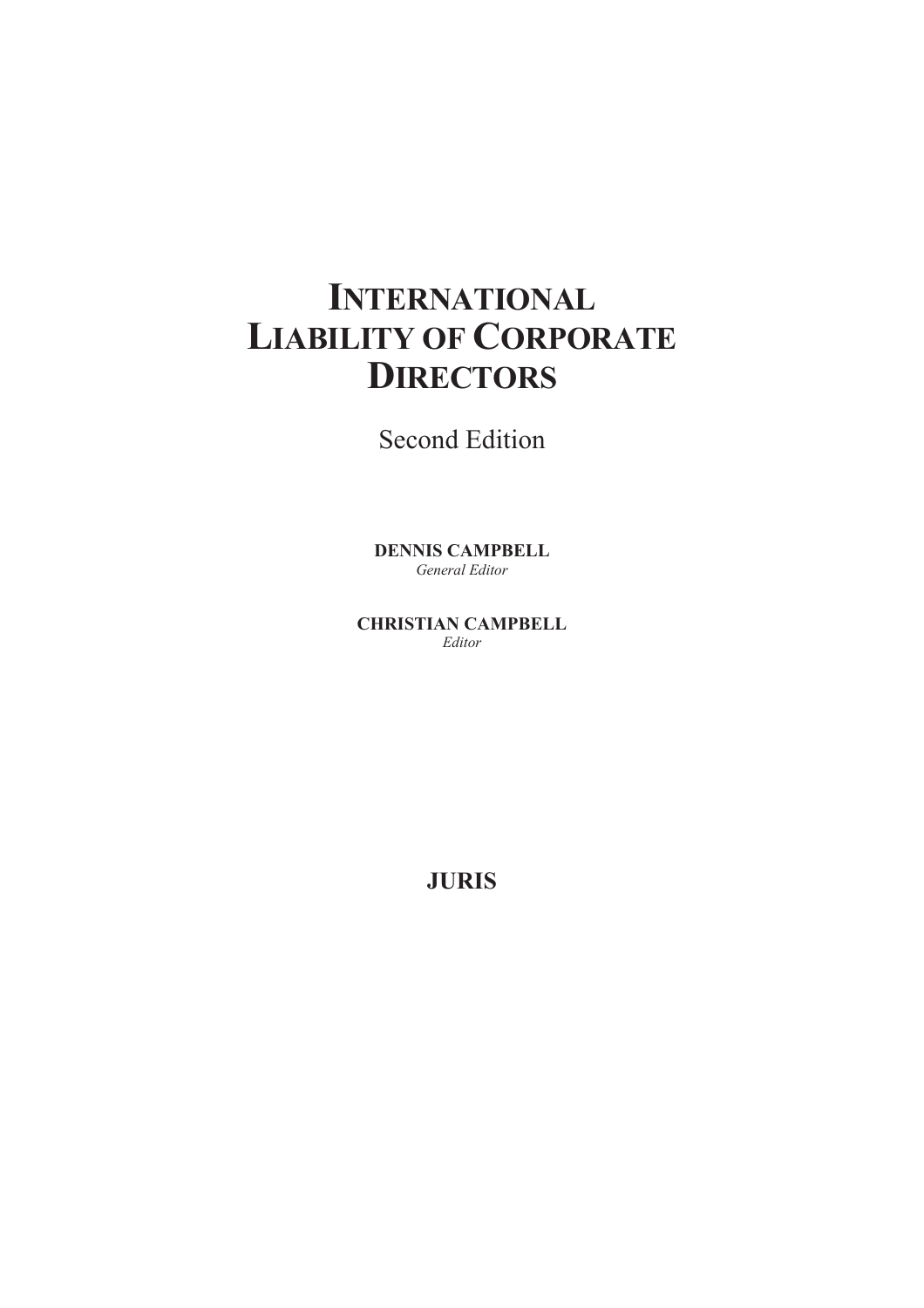# Poland

*Joanna Karniol Karniol MaŽecki i Wspólnicy Sp.k. Warsaw, Poland* 

# **Introduction**

In recent years, corporate governance in Poland has been receiving greater prominence, with significantly increased legislation, regulation, and regulatory mechanisms, while best practices in corporate governance continue to evolve. Increasing public scrutiny and higher expectations of public accountability have motivated organizations to improve corporate leadership and transparency in their decision-making and financial reporting processes. These high stakeholder expectations, which are both complex and challenging, apply to corporate directors, officers, supervisors, and to their advisors, subordinates, and associates.

Poland has a robust framework for corporate governance and has developed special codes of good corporate government practices. There are several laws that set forth directors' duties and penalize related offenses. A comprehensive discussion of all the complex issues related to corporate directors' liability is beyond the scope of this chapter, which instead focuses on the essential issues.

# **Dualistic (Two-Tier) Board System**

Under Polish law, a company is organized in accordance with a dualistic system of management and supervision. Management and supervision activities are performed by two separate bodies: a management board and a supervisory board. The management board is a managing and executive body authorized to represent the company *vis-à-vis* third parties, while the supervisory board exercises supervision and internal control over the company's activities.

The limited liability company (spółka z ograniczoną odpowiedzialnością, Sp.z o.o.) essentially conducts its business activities on a smaller scale. An Sp.z o.o. cannot be quoted on the regulated market and the appointment of the supervisory board is facultative, subject to some exceptions. By contrast, in the joint stock company (*spóŽka akcyjna,* SA), appointment of a supervisory board is compulsory.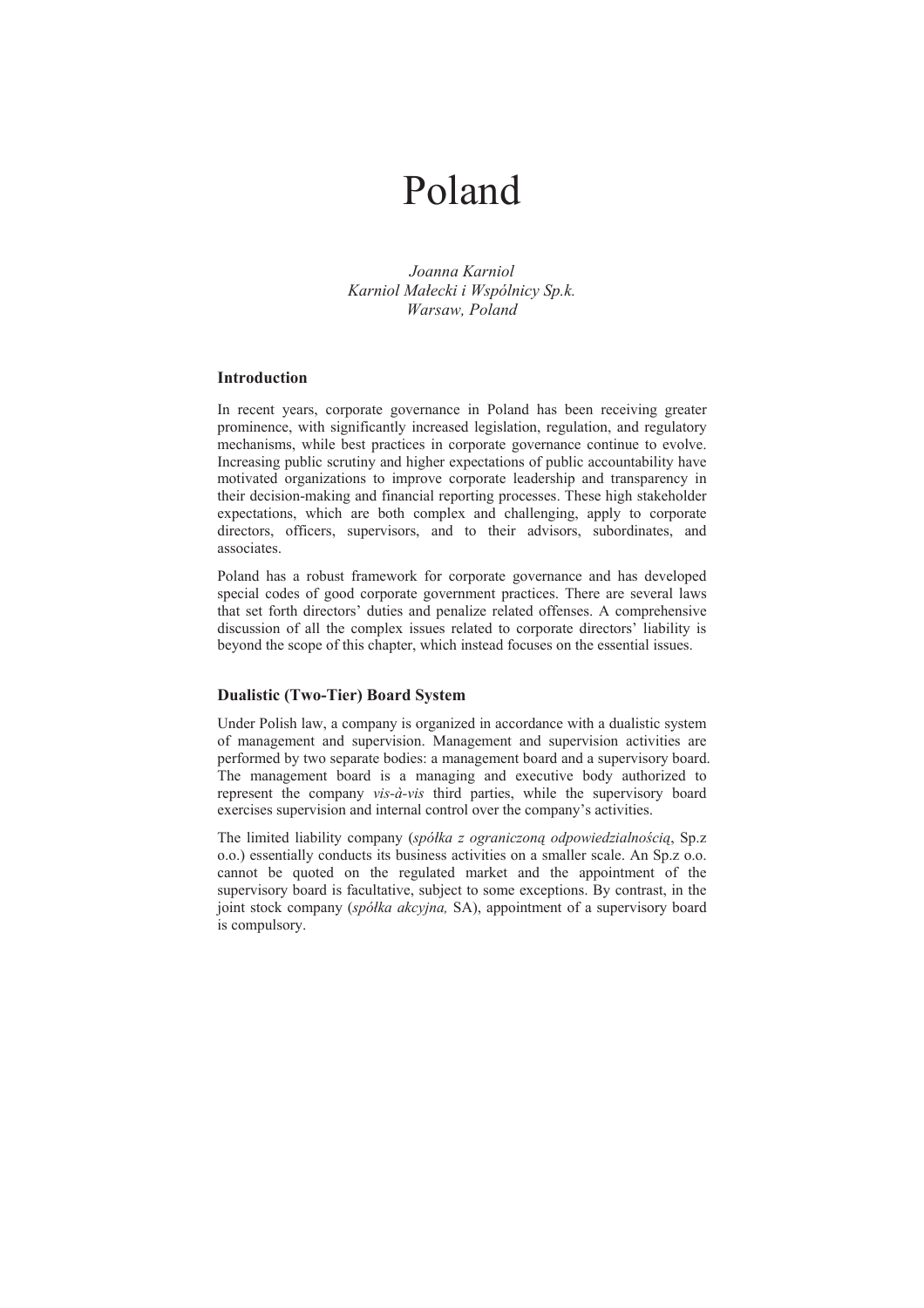Only natural persons can become members of the management board and the supervisory board. For the purposes of this chapter, the members of both these boards are called directors of the company and members of the management board are called the 'inside directors' and members of the supervisory board are called the 'outside directors'.

# **Management Board**

# **Authority**

The management board has a strong and independent position in relation to the other bodies in the company. It manages the company's affairs and represents it before third parties. In a joint stock company, the shareholders' meeting and the supervisory board may not give any binding instructions to the management board in relation to the management of the company's affairs,  $\frac{1}{1}$  nor is the supervisory board in a limited liability company empowered to instruct the management board.<sup>2</sup>

Pursuant to the presumption of the inside directors' powers, the management board is authorized to act in all matters that the provisions of the law or the articles do not assign to the competence of other corporate bodies.

The powers of an inside director to manage the affairs of the company and to represent it encompasses all court proceedings and out-of-court dealings of the company and may not be restricted with legal effect toward third parties.<sup>3</sup> If the management board is composed of several inside directors, the manner of representation will be determined by the articles of association. If the articles of association do not include any provisions in this respect, the representations on behalf of the company may be made by two inside directors acting jointly or by one inside director acting together with the holder of the commercial power of attorney.<sup>4</sup>

# **Election of Inside Directors**

 $\overline{a}$ 

The management board may be composed of one or more inside directors.<sup>5</sup> The articles of association may (but do not have to) specify the number of the inside directors, as well as their position, such as president, vice-president, or secretary.

In a joint stock company, the inside directors are appointed by the supervisory board<sup>6</sup> and, in a limited liability company, they are appointed by resolutions at

<sup>1</sup> Commercial Companies Code, art 375.

<sup>2</sup> Commercial Companies Code, art 219(2).

<sup>3</sup> Commercial Companies Code, arts 204 and 372.

<sup>4</sup> Commercial Companies Code, arts 205 and 373.

<sup>5</sup> Commercial Companies Code, arts 201(2) and 368(2).

<sup>6</sup> Commercial Companies Code, art 368(3).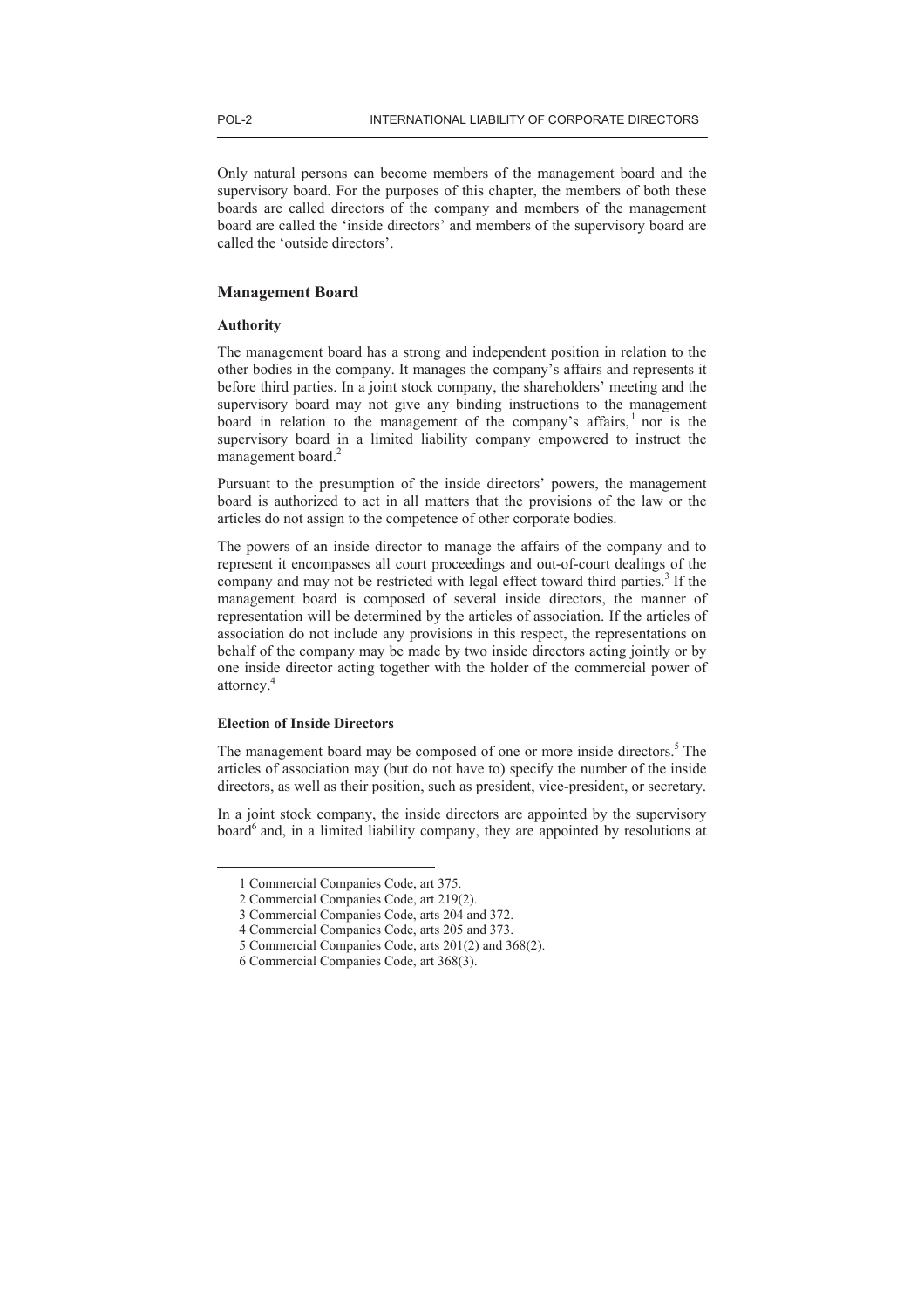shareholders' meetings.<sup>7</sup> The articles of association may specify other rules for the appointment of inside directors.

An inside director in a joint stock company cannot hold this office for more than five years, $8$  while in a limited liability company the term may be specified in the articles of association. If the articles of association do not regulate this matter, the mandate of the inside director must terminate on the date of the shareholders' meeting which approves the financial statement for the first full financial year of his service as an inside director.<sup>9</sup>

## **Board Operations and Meetings**

The company's articles of association or internal regulations may include the rules of the management board's operations, such as the frequency of board meetings. Moreover, the articles of association may govern the relations among the inside directors; if the articles do not regulate it, the Commercial Companies Code provides some general rules in this respect. In accordance with these rules, all inside directors of a joint stock company will jointly manage the company's business.

Resolutions of the management board must be adopted by an absolute majority of inside directors' votes at a board meeting about which they have been duly notified.<sup>10</sup> Each inside director in the limited liability company will manage its day-to-day business without a prior resolution by the management board. However, if at least one of the other inside directors objects to any matter related to the company's day-to-day business, a prior resolution by the management board is required.<sup>11</sup>

#### **Contracts Concluded by and between Company and Inside Directors**

# *In General*

 $\overline{a}$ 

In contracts between the company and its inside directors, the company must be represented by the supervisory board or an attorney-in-fact appointed under a resolution of the shareholders' meeting.

If the sole inside director is at the same time a sole shareholder, this rule of the company's representation does not apply. Any legal actions, including but not limited to contracts between such inside director and the company, may only be concluded in the notarial form.<sup>12</sup>

<sup>7</sup> Commercial Companies Code, art 201(3).

<sup>8</sup> Commercial Companies Code, art 369(1).

<sup>9</sup> Commercial Companies Code, art 202.

<sup>10</sup> Commercial Companies Code, art 371.

<sup>11</sup> Commercial Companies Code, art 208.

<sup>12</sup> Commercial Companies Code, arts 210 and 379.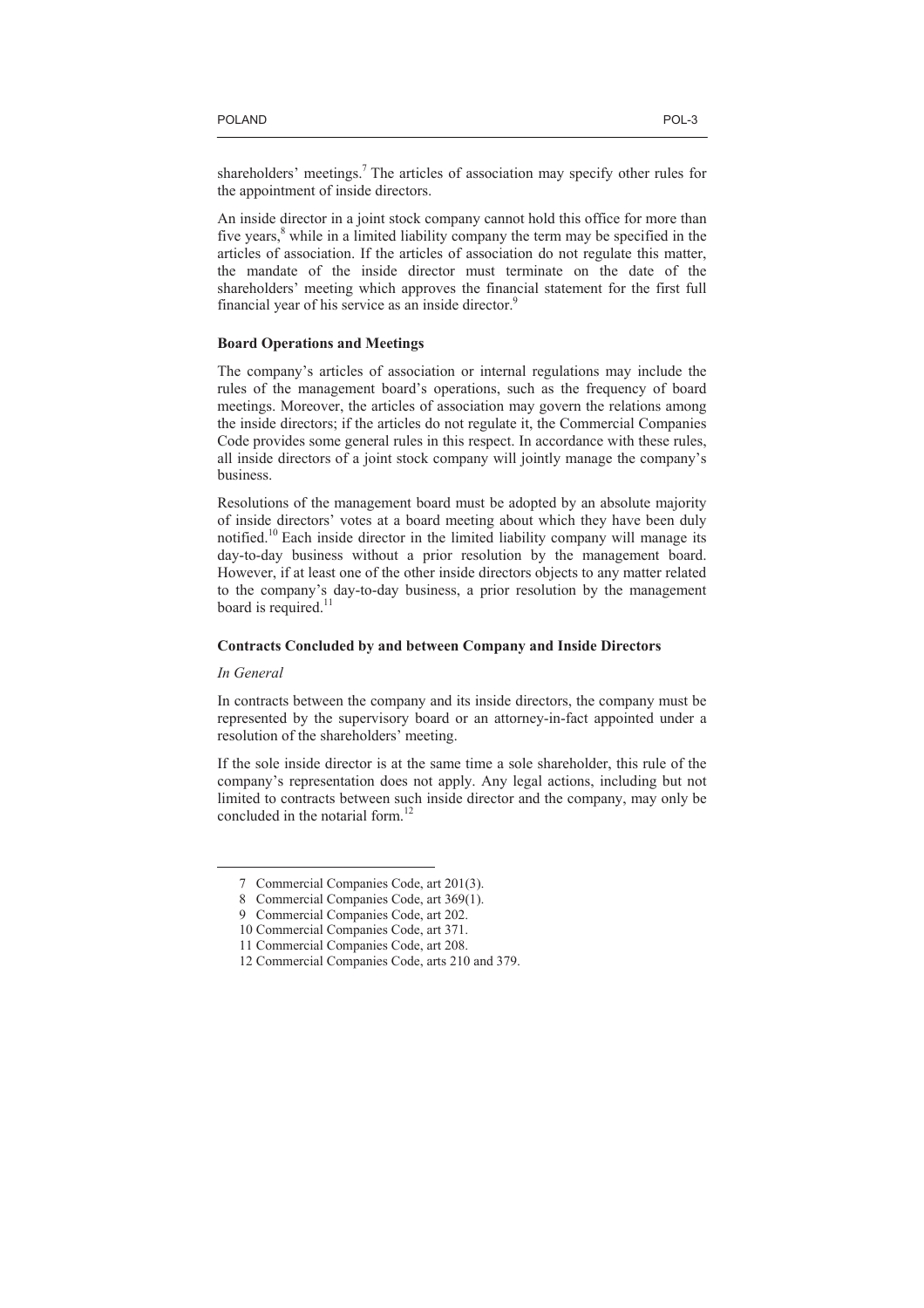#### *Inside Directors' Compensation*

The supervisory board in a joint stock company will determine the compensation of the inside directors employed under an employment contract or other contract, unless the articles of association state otherwise.

The shareholders' meeting may authorize the supervisory board to decide that this compensation will include the inside directors' rights to a specified share in the annual profits of the company.<sup>13</sup> The compensation of the inside directors of a limited liability company is determined in the contracts between the director and the company<sup>14</sup> and/or by the shareholders' resolution.

## *Employment Contract and Management Contract*

Inside directors are employed by the company under an employment contract or other service contract, also known as a management contract. The management contract may be concluded directly with the inside director or with a business entity conducting management activities and indicating a natural person (or persons) to be appointed as the company's inside director (or directors).

The employment contract is a common form of employment for inside directors, although it may seem inadequate in relation to their position in the company. In fact, under an employment contract, the employee will be subordinated to the employer and his liability will be limited. Inside directors, however, have an independent position, as no corporate body or person may give them any binding instructions as to the management of the company's business, and their liability to the company is unlimited.

Therefore, a management contract is the most appropriate form of employment for inside directors. Employment and management contracts, irrespective of their form, provide various clauses, depending on the specific company's requirements. Clauses that may be useful are:

- A non-competition clause that applies during the term of office and the term of the contract and also after termination;
- Security on property or other security against any compensation claims by the company;
- Limitation or extension of the inside director's liability, depending on the specific company's requirements;
- Performance criteria;

 $\overline{a}$ 

• Criteria for awarding variable components of remuneration;

<sup>13</sup> Commercial Companies Code, art 378.

<sup>14</sup> Discussed in 'General Rules', above, and further discussed in the following subsection.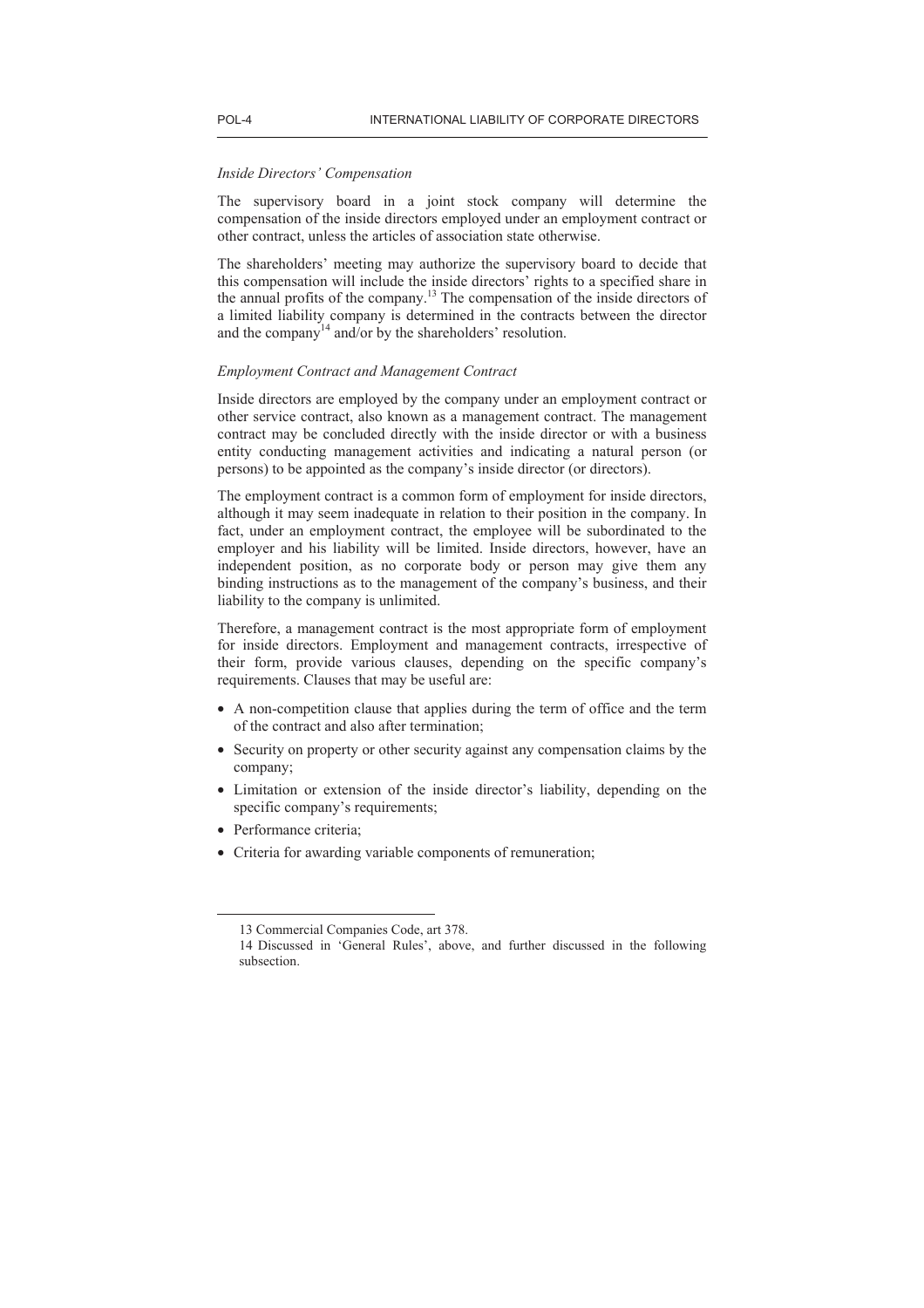- Terms and conditions of payment or return of variable components of remuneration, pursuant to the recommendations of the European Commission;<sup>15</sup>
- Terms and conditions of termination payments; and
- Terms and conditions of share-based remuneration.

# **Conflict of Interest**

An inside director of the company may not simultaneously be the outside director of that company or its dependent company or cooperative.<sup>16</sup> In the event of a conflict of interest between the company and the inside director, his spouse, relatives or those related up to the second degree, and persons with whom he has personal relations, the inside director must abstain from making any decisions and may request the recording of this fact in the minutes.<sup>17</sup>

Companies which are listed on the stock exchange or alternative markets (alternative trading system) apply good practices of corporate governance on a 'comply-or-explain' basis. Pursuant to these rules, an inside director must notify the management board of any conflict of interest, or the possibility of its occurrence, and must refrain from taking part in discussions and voting on a resolution on an issue related to this conflict of interest.

#### **Access to Corporate Information**

Inside directors have an unlimited access to corporate information. They are insiders of the first degree, to whom the strict security rules of inside information on a capital market apply.

# **Supervisory Board**

# **Authority**

 $\overline{a}$ 

The fundamental power of the supervisory board consists in the permanent supervision over all areas of the company's activities.<sup>18</sup> Furthermore, the tasks of the supervisory board (and the outside directors) include, but are not limited to:

<sup>15</sup> Recommendations of the European Commission Number 2004/913/EC and Number 2009/385/EC.

<sup>16</sup> Commercial Companies Code, arts 214 and 387.

<sup>17</sup> Commercial Companies Code, arts 209 and 377.

<sup>18</sup> Commercial Companies Code, arts 219(1) and 382(1). The issues related to the supervision of the company's business and its books (and documents) are discussed in 'Internal Control by the Supervisory Body', below.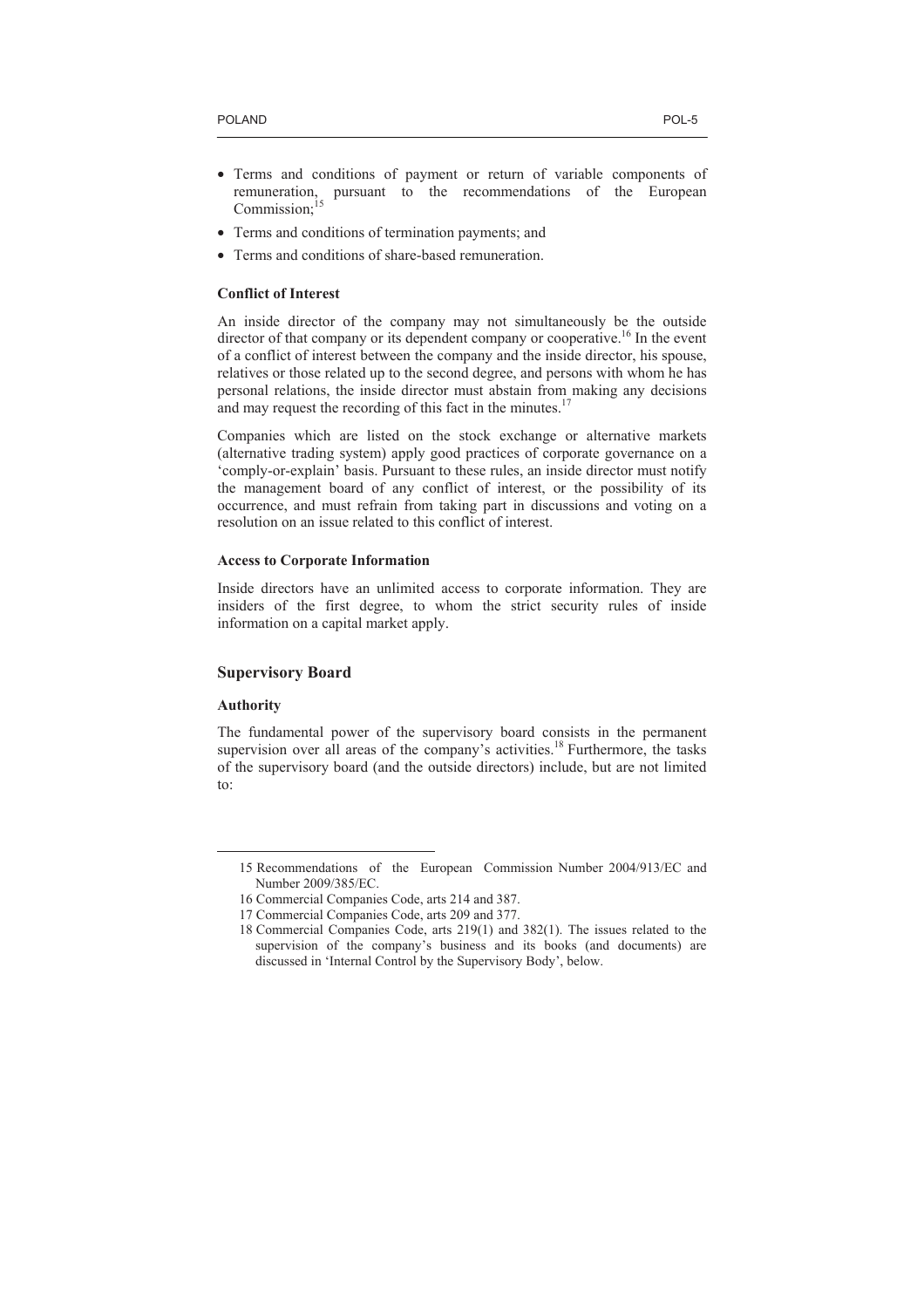- Representation of the company in contracts concluded by and between the company and its inside directors;
- Representation of the company in disputes between the company and its inside directors;
- Granting consent to inside directors to deal with competing interests, if the supervisory board appoints and dismisses the inside directors or if the articles of association grant this authority to the supervisory board;
- Convening the ordinary shareholders' meeting if the management board has not convened it within the term provided by law;
- Applying for convening of the extraordinary shareholders' meeting by the management board, and convening the meeting if the management board fails to do so despite the relevant application;
- Bringing an action for repeal of a resolution of the shareholders' meeting; and
- Bringing an action for declaration of the invalidity of a resolution of the shareholders' meeting.

# **Election of Outside Directors**

The supervisory board must be composed of at least three outside directors and at least five outside directors in case of public companies.<sup>19</sup> Outside directors are appointed by the shareholders' meeting.

The resolutions of a limited liability company also may be adopted by the shareholders in writing or by correspondence outside of the shareholders' meeting. The articles of association may provide for a different procedure of appointing outside directors.

In joint stock companies, upon an application of the shareholders representing at least one-fifth of the share capital, the election of outside directors is conducted by way of voting held in separate groups, even if the articles of association provide for a different procedure to appoint the supervisory board.<sup>20</sup>

An outside director in a joint stock company cannot hold this office for more than five years. Outside directors in a limited liability company must be appointed for one year, unless the articles of association provide otherwise.

Pursuant to the rules of good corporate governance, at least two outside directors should meet the criteria of independence from the company and connected

<sup>19</sup> Commercial Companies Code, arts 215(1) and 385(1).

<sup>20</sup> Commercial Companies Code, art 385(5).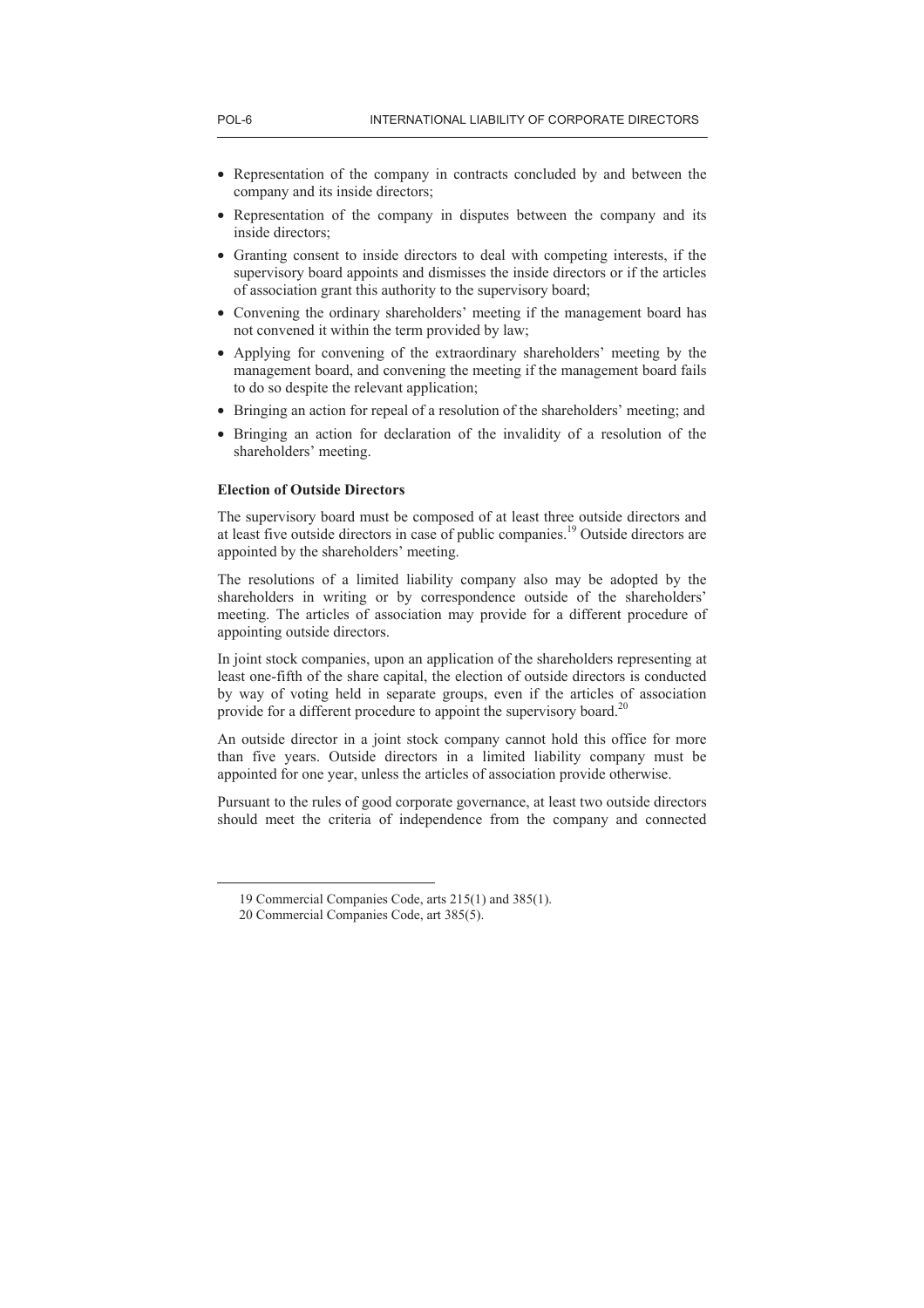$\overline{a}$ 

entities.<sup>21</sup> Moreover, specific committees, such as an audit committee and a remuneration committee, should operate within the supervisory board.<sup>22</sup>

#### **Board Operations and Meetings**

The supervisory board in the joint stock company must exercise its duties collectively. It may, however, assign an outside director to individually perform certain supervisory activities (for instance, within the audit or remuneration committees). $23$ 

Each outside director in a limited liability company may exercise the right of supervision independently, unless the articles of association state otherwise.<sup>24</sup> The meetings of the supervisory board in a joint stock company must be convened as the need arises, but not less frequently than three times in the financial year. The chairman of the supervisory board must convene the meeting at the request of the management board or an outside director, within two weeks from receipt of the request.<sup>25</sup>

Resolutions will be adopted if all the outside directors have been invited and at least half of them attend the meeting. The articles of association may stipulate stricter rules concerning the quorum. The resolutions must be adopted by an absolute majority of votes, unless the articles of association state otherwise. The articles of association may provide, among other rules, that in case of an equal number of votes, the chairman will have the casting vote; casting of outside directors' votes in writing through another outside director; and adoption of the resolutions in writing or by means of direct remote communication.

Adoption of the resolutions other than by way of a meeting of the supervisory board is not allowed for the election or dismissal of the supervisory board's chairman and deputy chairman, for the appointment or dismissal of an inside director, and for the suspension of an inside director. Pursuant to good corporate governance practices, an outside director should not resign from his position if his resignation could have a negative impact on the supervisory board's activities.

<sup>21</sup> Commission Recommendation of 15 February 2005 on the role of non-executive or supervisory directors of listed companies and on the committees of the (supervisory) board (2005/162/EC), Attachment II.

<sup>22</sup> Commission Recommendation of 15 February 2005 on the role of non-executive or supervisory directors of listed companies and on the committees of the (supervisory) board (2005/162/EC), Attachment I.

<sup>23</sup> Commercial Companies Code, art 390(1).

<sup>24</sup> Commercial Companies Code, art 219(5).

<sup>25</sup> Commercial Companies Code, art 389.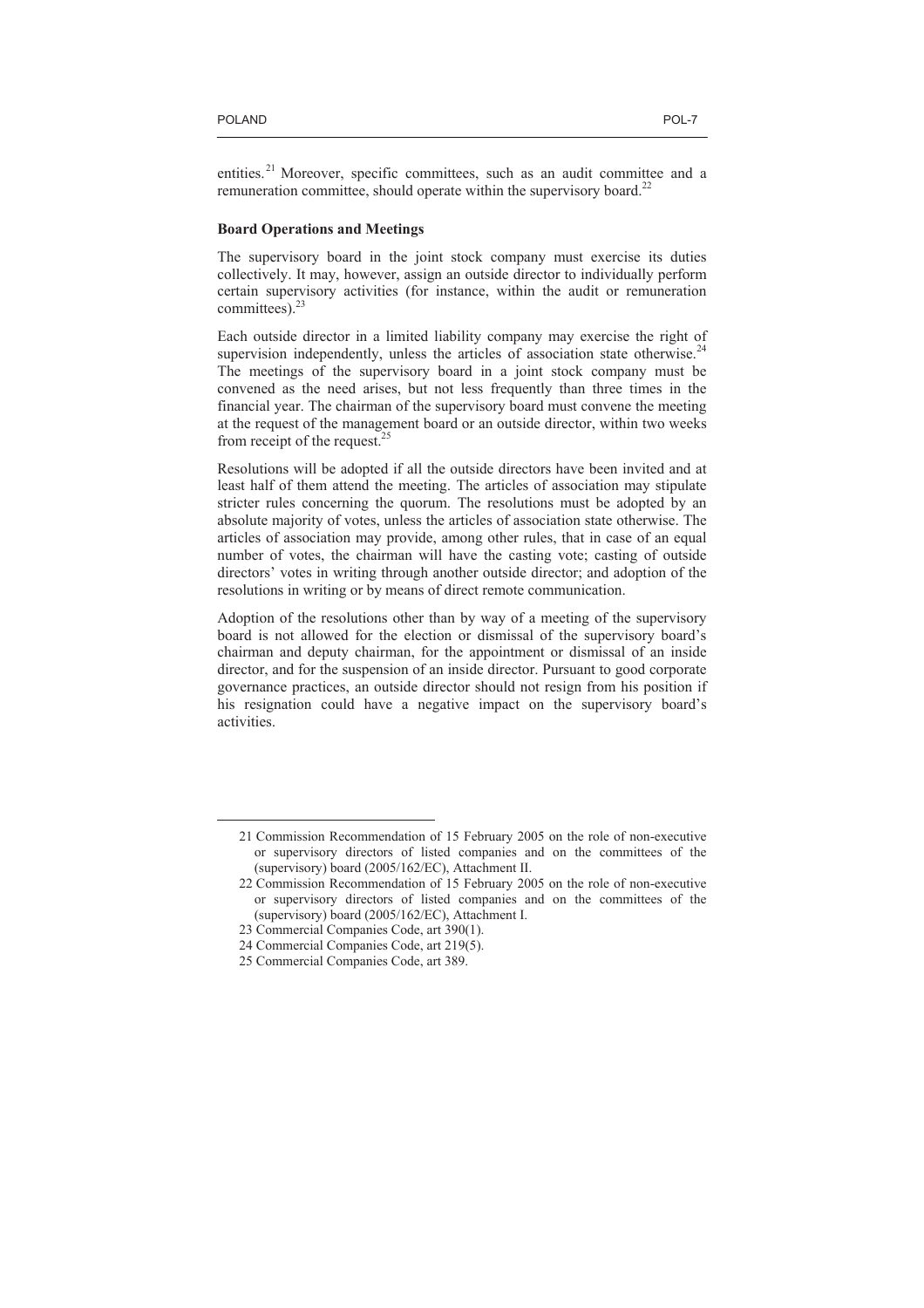## **Outside Directors' Compensation**

The articles of association or the resolution of the shareholders' meeting may determine the outside directors' compensation. Remuneration in the form of the right to participate in the profits of the company may be granted solely by the shareholders' meeting. Outside directors will be entitled to reimbursement of costs related to their participation in the work of the board.<sup>2</sup>

Outside directors in a joint stock company delegated to permanently and individually perform acts of supervision will receive separate remuneration, as determined by the shareholders' meeting. The shareholders' meeting may entrust this power to the supervisory board.<sup>2</sup>

# **Conflict of Interest**

Certain persons may not hold the position of an outside director.<sup>28</sup> Persons prohibited from being outside directors are:

- An inside director:
- The holder of a commercial power of attorney;
- A liquidator;
- A manager of a branch or a factory;
- A chief accountant, a legal advisor, or an advocate employed in the company;
- Other persons directly reporting to an inside director or to the liquidator; and
- Inside directors or liquidators of a dependent company or cooperative.

Pursuant to good corporate governance practices, an outside director should notify the supervisory board about any other kind of conflict of interests and abstain from making decisions in matters related to such conflicts of interest.

# **Access to Corporate Information**

Outside directors have unlimited access to corporate information. They are insiders of the first degree, who must respect the strict security rules of inside information in a capital market.

# **Agreements with Directors**

 $\overline{a}$ 

The conclusion by the company of a loan agreement, a credit agreement, a surety agreement, or other similar agreement with the director, or for the director's benefit, requires the consent of the shareholders' meeting.

<sup>26</sup> Commercial Companies Code, art 392.

<sup>27</sup> Commercial Companies Code, art 390(3).

<sup>28</sup> Commercial Companies Code, arts 214 and 387.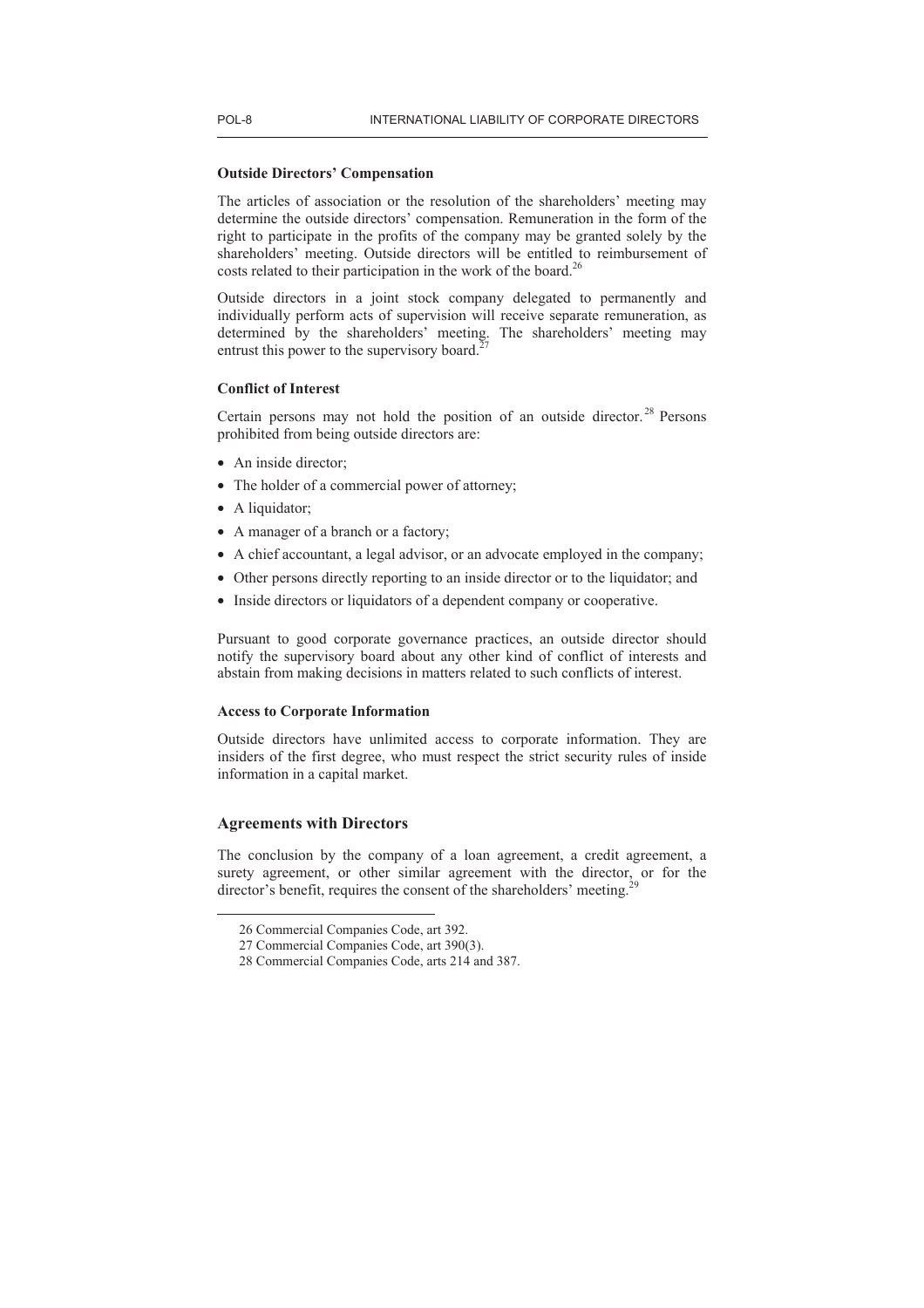The conclusion of any of these agreements between the director of the dominant company and a dependent company requires the consent of the supervisory board of the dependent company. If there is no supervisory board in the dependent company, the conclusion of the agreement requires the consent of the shareholders' meeting of the dominant company.<sup>30</sup> The consent may be granted before or after the conclusion of the contract, but not later than within two months of the date on which the company makes the relevant declaration.<sup>31</sup>

# **Ban on Competition**

An inside director or an outside director in a joint stock company who is delegated to the sole performance of supervision may not engage in any competing activity without the company's consent. Accordingly, he may not involve himself in a competing business, and/or participate in a competing partnership, whether as a partner in a civil law partnership and/or in a partnership. A director also may not hold the position of a company director or director in another competing legal entity, nor may he hold 10 per cent or more of the shares of a competitor's company and/or hold the right to appoint at least one inside director in a competitor company.<sup>32</sup>

The consent for a director's performance of the competing activity may be given by the corporate body authorized to appoint a director, unless the articles of association state otherwise. The ban on competition may be appropriately detailed or extended in the contract concluded by and between the company and the director  $33$ 

# **Monitoring**

 $\overline{a}$ 

# **External Audit/Notification Obligations of the Company**

# *Statutory Auditor*

In general, the external audit of the company is conducted by a statutory auditor who is an independent expert acting within the Act on Statutory Auditors and their Autonomy.<sup>34</sup> The statutory auditor will be appointed by a resolution of the shareholders' meeting, unless the articles of association state that the

<sup>29</sup> Commercial Companies Code, art 15(1).

<sup>30</sup> Commercial Companies Code, art 15(2).

<sup>31</sup> Commercial Companies Code, art 17(2).

<sup>32</sup> Commercial Companies Code, arts 211 and 380.

<sup>33</sup> Discussed in 'Employment Contract and Management Contract', above.

<sup>34</sup> Act on Statutory Auditors and their Autonomy, Entities Authorized to Examine the Financial Statements, and on Public Audit of 7 May 2009 (Dz.U.09.77.649).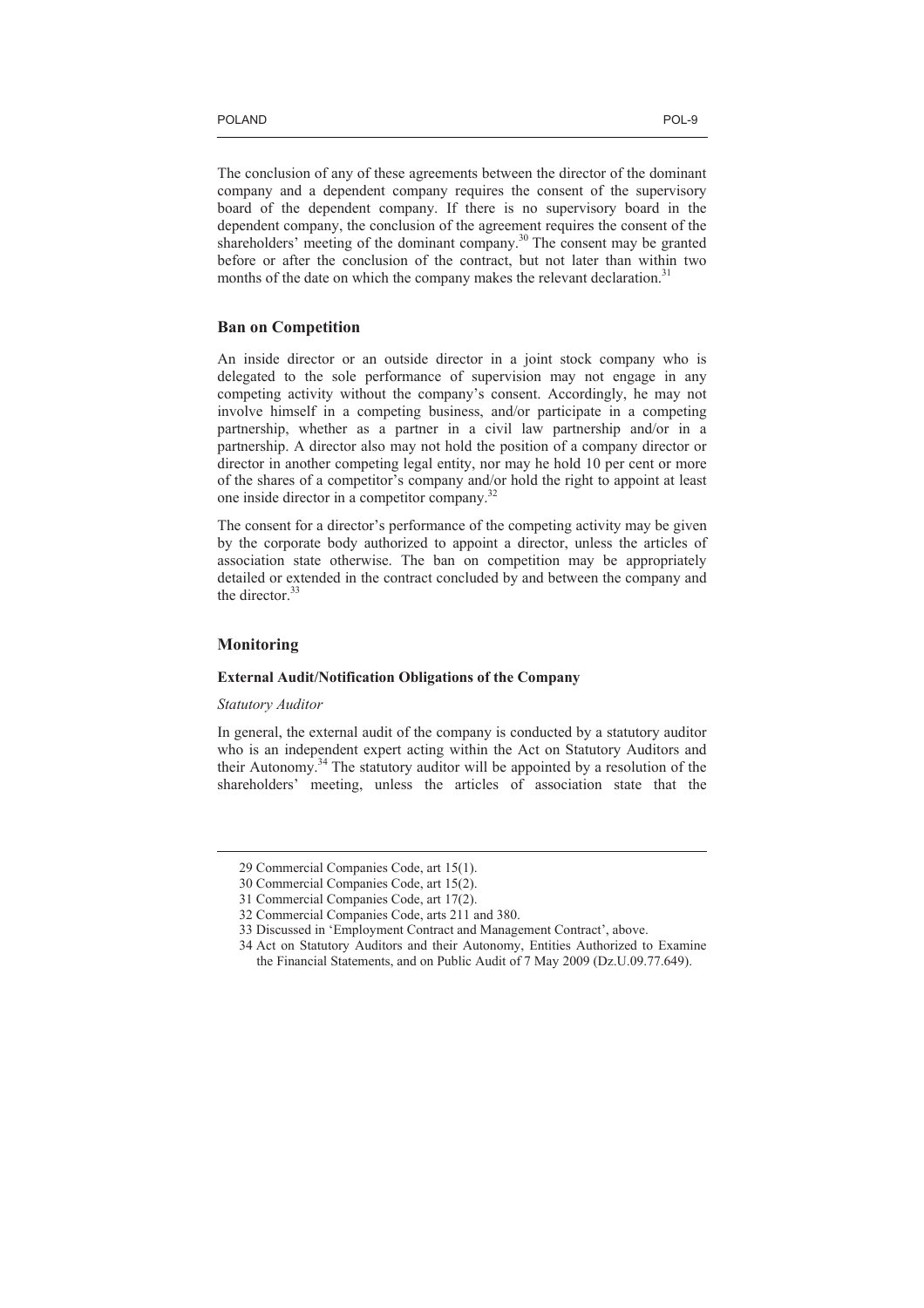supervisory board will appoint the statutory auditor.<sup>35</sup> The statutory auditor examines and expresses the opinion on, among other matters:

- The veracity, reliability, and clarity of the company's annual financial statement;
- Financial statements of a listed company published in periodic reports;
- The veracity and reliability of the statement of the joint stock company's founders;
- Whether the value of in-kind contributions to the joint stock company's capital correspond at least to the nominal value of the shares subscribed for such contribution; $36$  and
- The planned merger, division, or transformation of the company.<sup>37</sup>

# *Disclosure of Financial Documents*

The management board should submit the company's financial statement, statutory auditor's opinion, management board's report on the company's activity, resolution of the shareholders' meeting approving the annual financial statement, and resolution on profit distribution or loss covering to the registration court within 15 days from the date of approval of these documents by the shareholders' meeting.

The company's documents that are filed with the registration court are available to the public. Moreover, these documents must be published in the Official Journal, *Monitor Polski B*, provided that they concern a joint stock company or a limited liability company which has complied with the legal requirements.

## *Transparency Obligation of Listed Companies*

Listed companies must meet specific transparency requirements.<sup>38</sup> They must simultaneously provide all inside (non-public) information and ongoing and periodic information (in the form of reports) to the Polish Supervision Authority, the company operating the regulated market, and to the public.<sup>39</sup>

<sup>35</sup> Accounting Act (Dz.U.09.152.1223), art 66(4).

<sup>36</sup> Commercial Companies Code, art 312.

<sup>37</sup> Commercial Companies Code, arts 503, 538, and 559.

<sup>38</sup> Directive 2004/109/EC of 15 December 2004 on the harmonization of transparency requirements in relation to information about issuers whose securities are admitted to trading on a regulated market and amending Directive 2001/34/EC (the Transparency Directive); Act of Public Offering, Conditions Governing the Introduction of Financial Instruments to Organized Trading, and Public Companies of 29 July 2005 (Dz.U.09.185.1439), referred to as the Act on Public Offering.

<sup>39</sup> Act on Public Offering, art 56(1).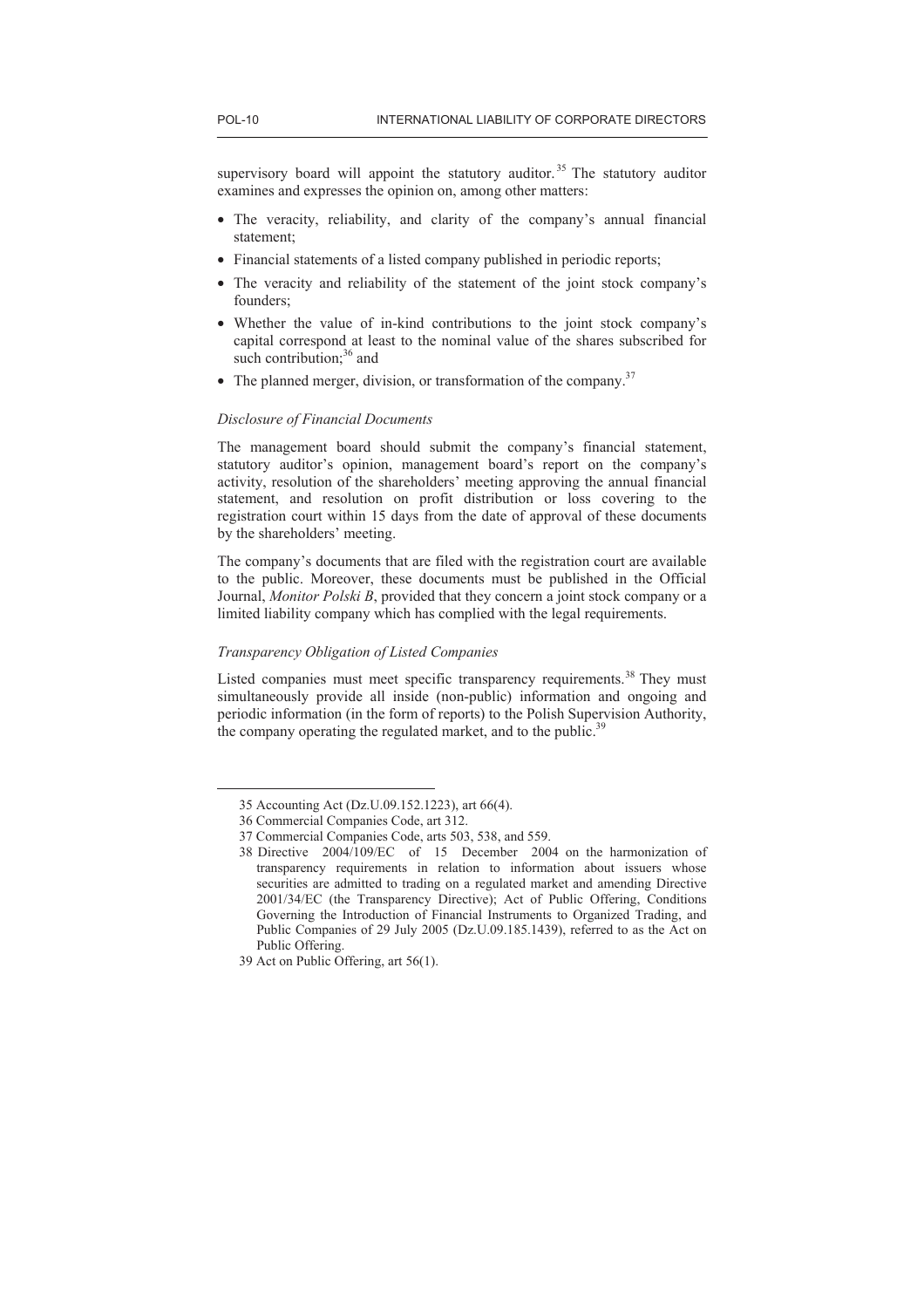This information must be disclosed through the Electronic System for Information Transmission (ESIT) and the Internet. Furthermore, listed companies must publish financial statements, ongoing and periodic reports, and all disclosed information on their websites. Semi-annual and annual reports<sup>40</sup> include specific statements by inside directors.

In the semi-annual and annual reports, inside directors should state that, to the best of their knowledge, the annual financial statement or the semi-annual shortened consolidated financial statement and comparative data have been executed in accordance with accounting rules in force and that they truly, reliably, and clearly reflect the property and financial situation of the issuer and its financial result. They also must state that the issuer's activity report shows the true picture of its development, achievements, and situation, including, but not limited to, basic dangers and risks.

In addition, inside directors should state that the entity authorized to examine the financial statements and examining the annual (or the semi-annual shortened consolidated) financial statement has been appointed in accordance with the provisions of law in force, and that this entity and statutory auditors examining this statement are in a position to give their impartial and independent opinion on the examined financial statement, pursuant to the provisions of law in force and professional standards.

These statements confirm the inside directors' liability for reliability and exhaustiveness of the information included in the financial statement and reports, as well as the legality of the appointment of statutory auditors and their qualifications to provide an impartial and independent opinion on the financial statement.

The annual report includes the company's statement on its application of the rules on good corporate governance practices.

# **Internal Control by the Supervisory Board**

The supervisory board exercises constant supervision in every area of the company's activity. Its duties include, but are not limited to:

- Assessment of the annual financial statements and the management board's reports on the company's activity as to its compliance with the books and documents, as well as with the actual state of affairs;
- Assessment of the management board's application for profit division or loss covering;
- Execution of the annual written report, including the results of these assessments, which will be submitted to the shareholders' meeting;

<sup>40</sup> Regulation on Information, paras 89–91.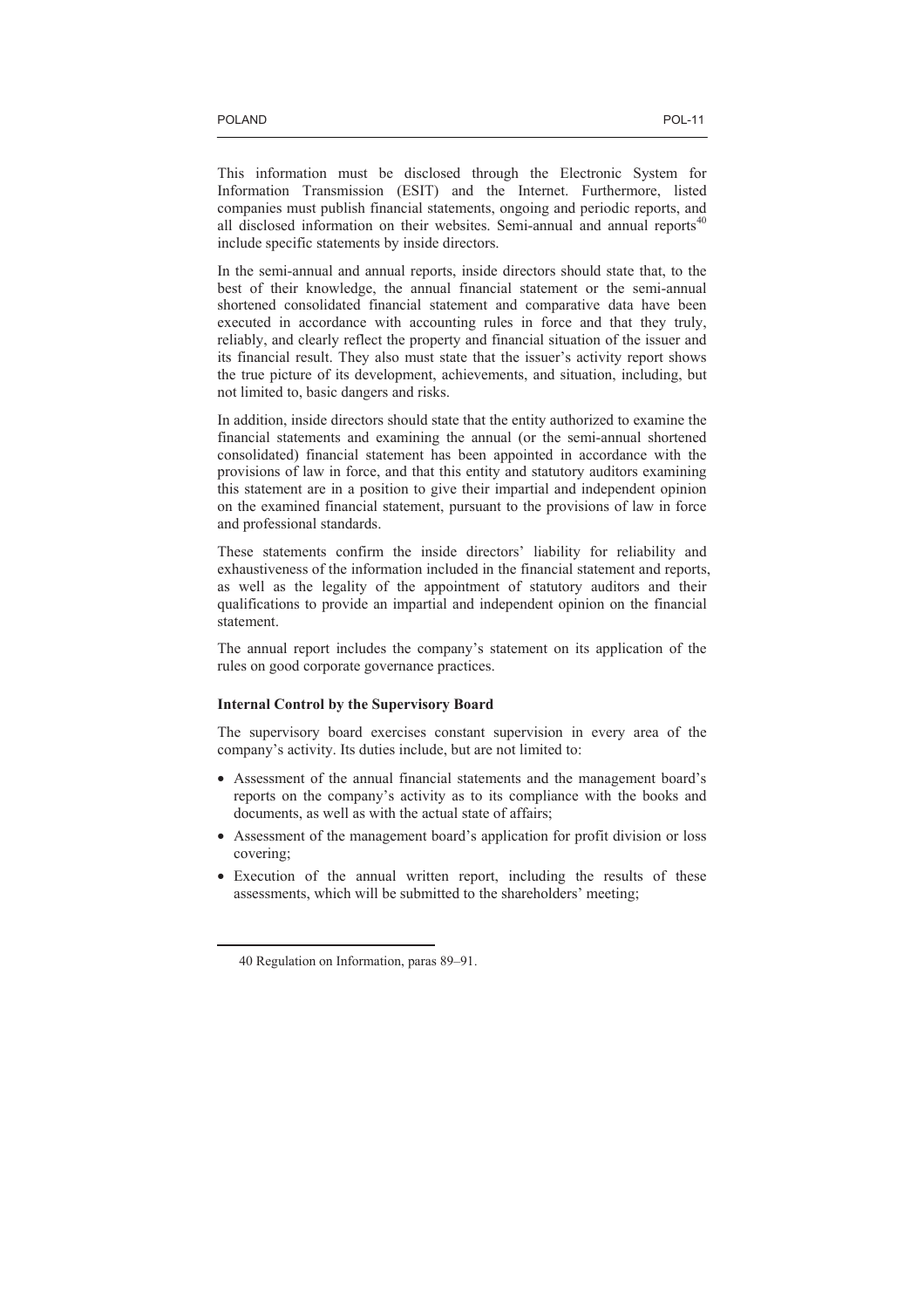- Suspending, for significant reasons, individual or all inside directors from their duties (this power is relevant to the joint stock company); and
- Delegating outside directors, for a period not exceeding three months, to temporarily perform the duties of those inside directors who have been dismissed, who resigned, or who are incapable of performing their duties for other reasons (this power is relevant to the joint stock company).

The supervisory board may examine all company documents, demand reports and explanations from the management board and the employees, and review the state of the company's assets. $41$  The articles of association may extend the powers of the supervisory board.

#### **Shareholders' Supervisory Rights**

The principal supervisory rights of the shareholders include consideration and approval of the annual financial statements and the management board's reports of the company's activity. Investors in securities of public companies have wide access to the information published in ongoing, quarterly, semi-annual, and annual reports and to information which has been made available to the public.

Furthermore, shareholders have the right to bring an action in order to redress damage incurred by the company, if the company fails to do so within one year from the date on which the act causing the damage is discovered (*actio pro socio*).

A shareholder or shareholders of a listed company holding at least 5 per cent of the total number of votes (qualified shareholders) have a right to file an application for adoption of a resolution concerning auditing (at the company's expense) of a specific matter related to the company's incorporation or the management of its affairs by the statutory auditor (special-purpose auditor). If the shareholders' meeting fails to adopt the resolution in accordance with the qualified shareholder's proposal, the court register will appoint the specialpurpose auditor at the shareholder's request.<sup>42</sup>

In a limited liability company, appointment of the supervisory board is not obligatory, with some exceptions. Each shareholder has the right to control the company. The shareholder may, at any time, inspect the books and documents of the company, draw up the balance sheet for his use, or request explanations from the management board. The management board may refuse to provide the requested explanation to the shareholder or may refuse to provide the books and documents for inspection if there is a justified concern that the shareholder may use this information for purposes contrary to the interests of the company and which may cause substantial damage to the company. Disputes between the

<sup>41</sup> Commercial Companies Code, art 382(3)and (4) and art 219(3) and (4).

<sup>42</sup> Act on Public Offering, art 84.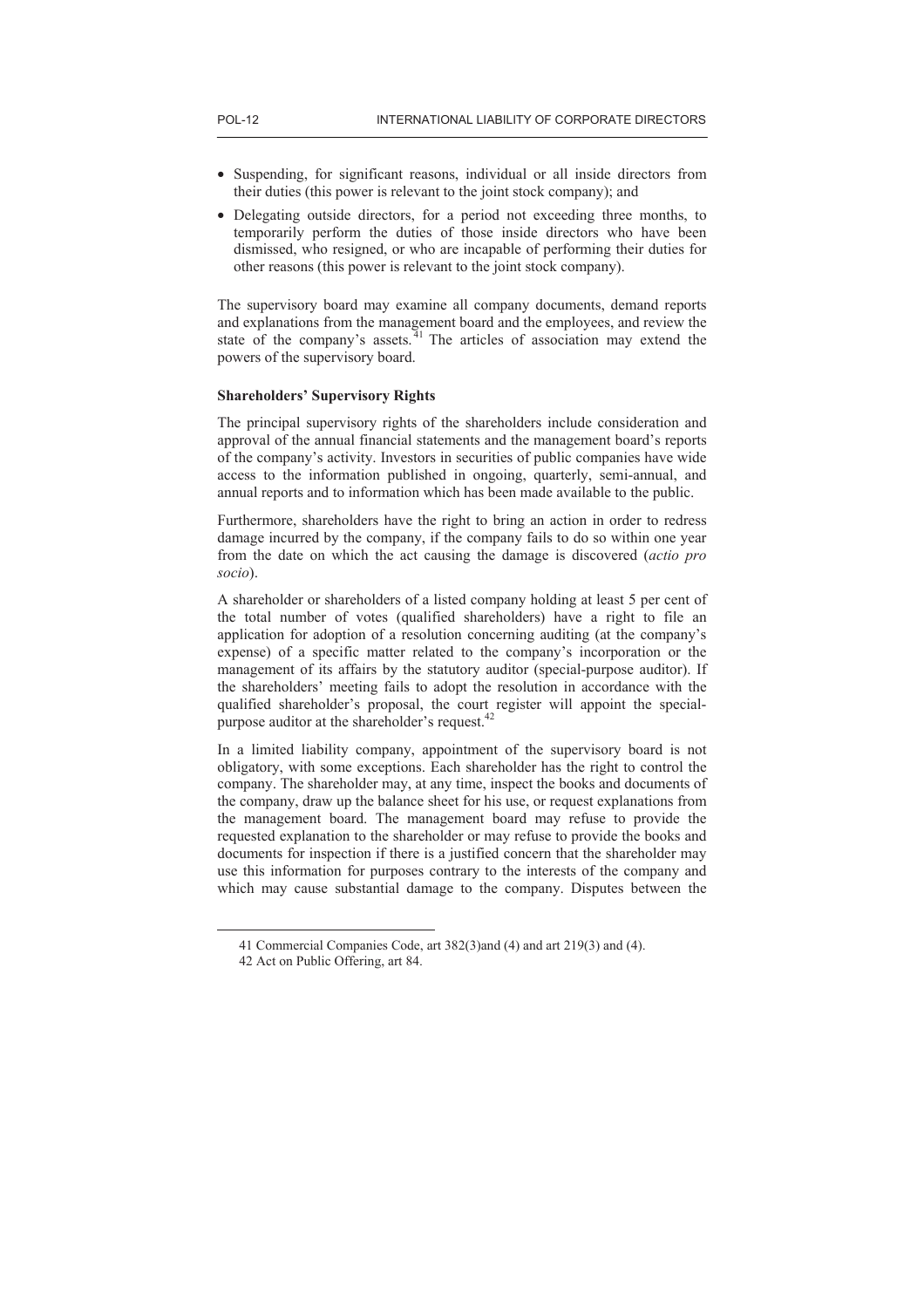management board and the shareholder in this respect may be settled through a court action.<sup>43</sup>

Upon a request by the shareholder or shareholders of a limited liability company representing at least one-tenth of the share capital, the court may appoint a statutory auditor for the purpose of examining the accounts and operations of the company.<sup>44</sup>

This shareholders' right to control may not be excluded or limited, even if the supervisory board is appointed; however, this right may be excluded or limited by the articles of association if a supervisory board or an audit committee is established.

# **Good Practice Rules**

In general, listed companies apply good practices of corporate governance pursuant to the 'complain-or-explain' rule. Good practices of companies listed on the Warsaw Stock Exchange (WSE), known as the Code of Best Practice for WSE Listed Companies (the Best Practices Code), provide, among other matters, that the company's remuneration policy for directors should comply with the European Commission's Recommendations.<sup>45</sup>

However, despite stipulating compliance with the requirements of the Commission's Recommendations, the Best Practices Code does not include a company's obligation to disclose a statement of its remuneration policy (the remuneration statement); to publish the remuneration statement on its website; or to disclose the components of remuneration, including share-based and other benefits granted to individual directors in the relevant financial year in the annual accounts or, when applicable, in the remuneration report.<sup>46</sup>

As a consequence, listed companies have to disclose only the information on the total remuneration of all inside directors and the total remuneration of all outside directors, pursuant to the requirements provided for in the Polish Act on Accounting. The Best Practices Code provides that listed companies should ensure accurate communication to investors and analysts and, in particular, maintain a corporate website where the following information must be published:

<sup>43</sup> Commercial Companies Code, art 212.

<sup>44</sup> Commercial Companies Code, art 223.

<sup>45</sup> Commission Recommendation of 14 December 2004 on fostering an appropriate regime for the remuneration of directors of listed companies (2004/913/EC); Commission Recommendation of 30 April 2009 complementing Recommendations 2004/913/EC and 2005/162/EC as regards the regime for the remuneration of directors of listed companies (2009/385/EC).

<sup>46</sup> Commission Recommendation of 14 December 2004 fostering an appropriate regime for the remuneration of directors of listed companies (2004/913/EC), art 5.2.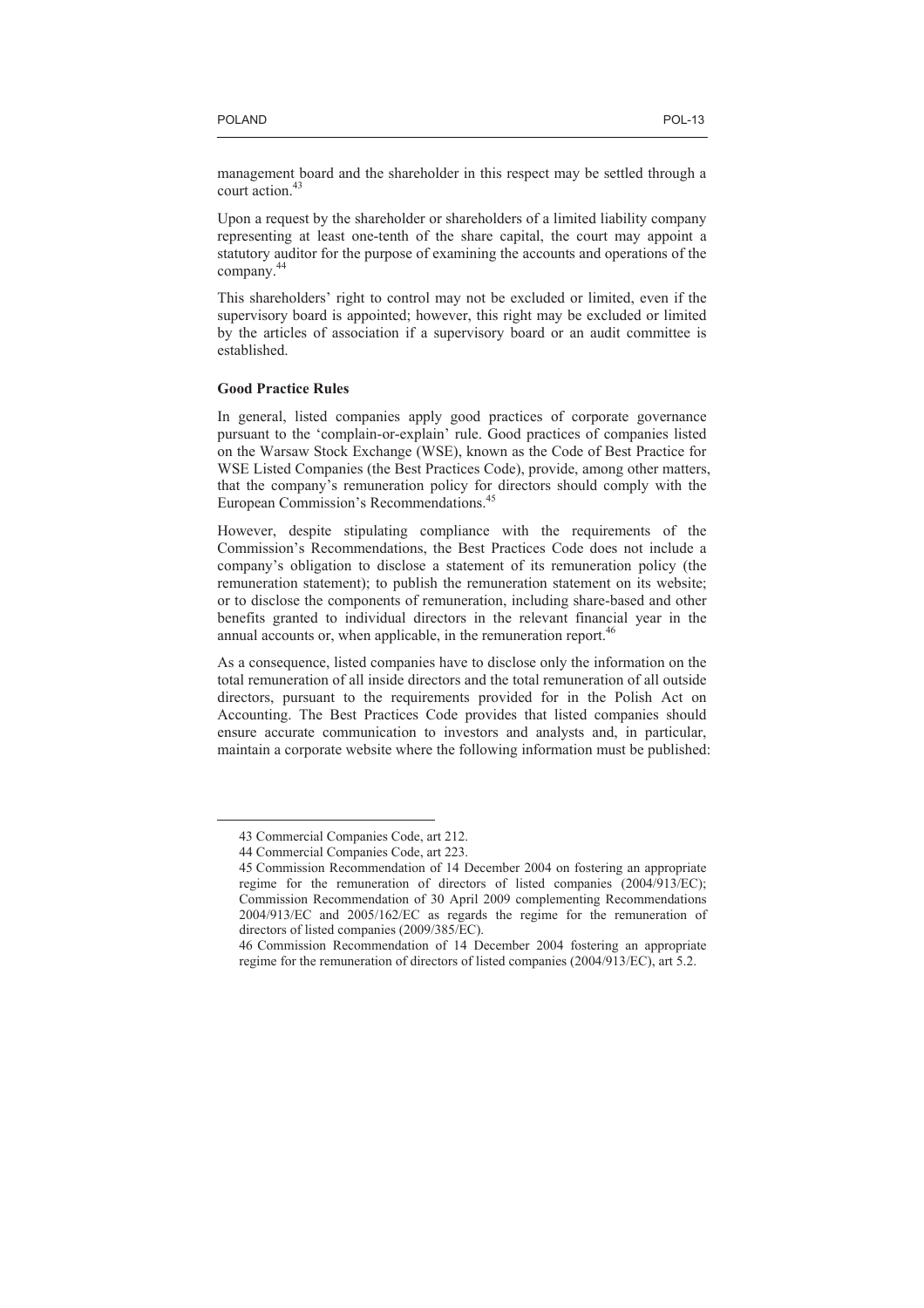- Basic corporate documents;
- C*urriculum vitae* of its directors;
- Current and periodic reports;
- Annual reports of the supervisory board, including reports of its committees;
- Assessment of the internal control system as well as of the essential risk management system;
- Information on any relation of an outside director to a shareholder holding shares representing not less than 5 per cent of the total number of votes at the shareholders' meeting; and
- Information on forecasted cost to the company in case the remuneration based on shares or similar incentive instruments (part of the remuneration policy) are implemented.

Notably, the company should publish information on its website in English, at least to the extent of publishing the listed information.

# **Whistleblowing**

Polish law does not regulate issues related to whistleblowing schemes — that is, employees voluntarily informing the company about irregularities perpetrated by, among others, the directors. Implementation of this program in Polish companies requires strict adherence with the provisions of Polish and European law on privacy and personal data protection.

In practice, whistleblowing programs are implemented in Polish subsidiaries of United States listed companies that must meet the requirements specified in the Sarbanes-Oxley Act (SOX). This program concerns the heaviest irregularities, including torts and even offenses or crimes related to accounting, internal accounting controls, auditing matters, bribery, and banking and financial crimes. Moreover, the whistleblowing program in Polish subsidiaries should comply with the requirements of Article 29 of the Data Protection Working Party Opinion No. 1/2006.

# **Organizational Liability of Directors**

# **In General**

Directors may bear organizational liability if they do not perform their duties in a proper manner. The sanctions are dismissal or suspension of the directors from their duties under the general rules. Directors may be dismissed at any time, unless the articles of association provide otherwise.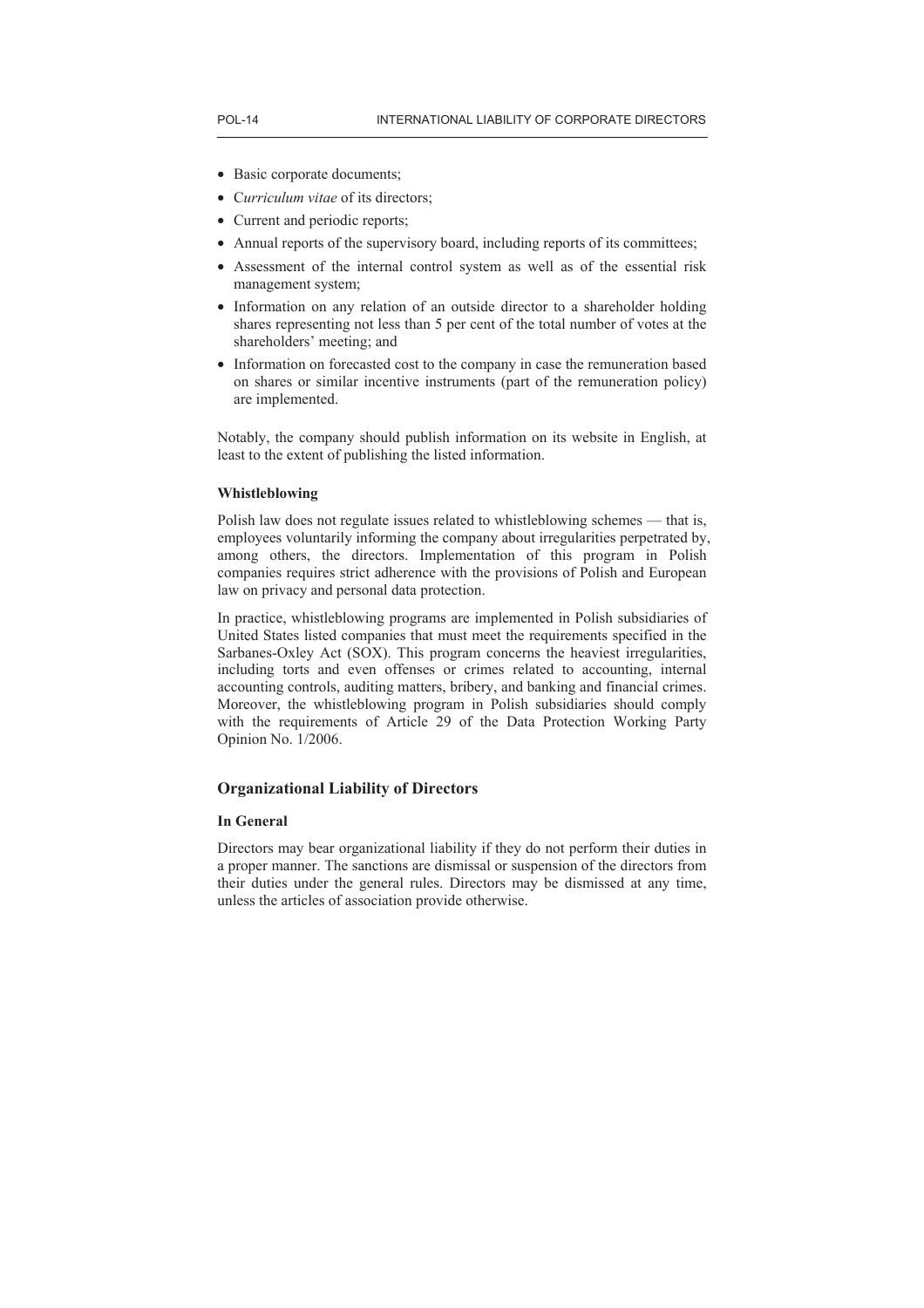#### **Dismissal of Directors**

#### *Dismissal of Inside Directors*

An inside director in a joint stock company may be dismissed by the supervisory board, unless the articles of association provide otherwise. He also may be dismissed or suspended from his duties by the shareholders' resolution.

An inside director in a limited liability company may be dismissed by the shareholders' meeting, unless the articles of association provide otherwise. Although an inside director may be dismissed at any time, this does not affect his rights under the employment relationship or another legal relationship applicable to his service as an inside director. The articles of association may include other provisions, particularly those concerning limitation of the right to dismiss an inside director in situations where significant reasons exist.

## *Dismissal of Outside Directors*

An outside director may be dismissed by the shareholders' meeting, unless the articles of association provide otherwise.

# *Suspension of Inside Directors*

The supervisory board in a joint stock company may suspend individual or all inside directors for significant and justifiable reasons. Furthermore, an inside director may be suspended by the shareholders' meeting. The articles of association of a limited liability company may provide for the supervisory board's power to suspend inside directors.

# **Directors' Civil Liability**

 $\overline{a}$ 

#### **Directors' Liability to Third Parties**

# *Liability for Providing False Data*

This liability relates to providing false data when the company is incorporated and when its share capital is increased. If inside directors have provided false data in their representations related to the cash and/or in-kind contributions of the shareholders to the share capital (false representation), they will be liable to the creditors of the company, jointly and severally with the company, for three years from the date of the company registration or from the date of increase of the share capital. $47$ 

Inside directors' liability for false representation must be based on fault: wrongful intention or negligence. In order to register the company or its increased share capital all inside directors must make the declaration that the

<sup>47</sup> Commercial Companies Code, arts 291 and 479.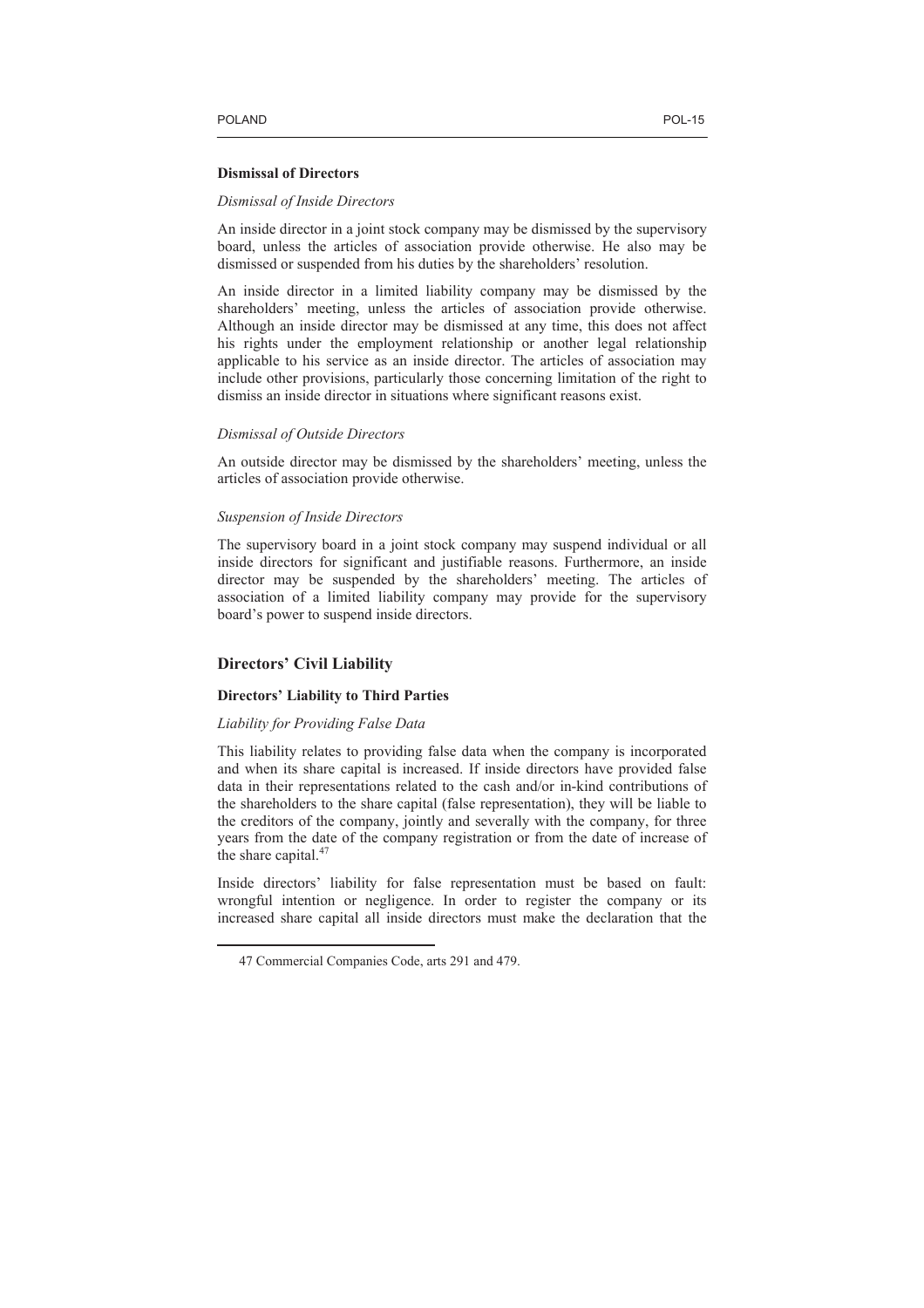contributions to the share capital have been made by all shareholders in full (in case of a limited liability company), or in compliance with the articles of association and applicable law (in case of a joint stock company).

Inside directors will be liable to any of the company's creditors for any of the company's obligations for three years from the date of its registration or registration of the increase in share capital, irrespective of any causal link between their false representation and damage incurred by creditors. This is a liability of repressive character, to ensure compliance.

#### *Liability for Dissemination of False or Incomplete Information*

**In General.** Corporate directors may be held liable for disseminating false or incomplete information when issuing financial instruments.

**False Information Related to Securities of Unlisted Companies.** Dissemination of false information or illegal concealment of information on the company's assets in relation to the securities issued by unlisted company company constitutes a tort.<sup>48</sup> A person who has collaborated in the issuing of such securities by the company, directly or through third parties, will be liable for this tort. Thus, directors may bear this liability.

On the other hand, any person who incurred damage may raise a claim based on this tort against the wrongdoer. The claimant has to assert an adequate causal link between the damage incurred and the concealment of the relevant information or dissemination of the false information, as well as the fault of the wrongdoer.

Damages will cover the actual loss suffered by the claimant (*damnum emergens*) and the benefits which the injured party could have obtained had it not suffered the damage (*lucrum cessans*). A claim for redress for damage is barred by limitation after three years from the date on which the injured person learned of the damage and of the identity of the person liable to redress it. However, this period cannot exceed five years from the date of the event which caused the damage. Dissemination of false information concerning the company is a criminal offense.<sup>49</sup>

**Defects in the Prospectus.** Liability will attach to a person or persons responsible for making public information that is unreliable, untrue, or incomplete or omitting to include information in the prospectus, the information memorandum, or other documents made available with respect to public

<sup>48</sup> Commercial Companies Code, art 484.

<sup>49</sup> Commercial Companies Code, art 587. The liability for disseminating false information about the company is discussed in 'Selected Issues of Directors' Criminal Liability', below.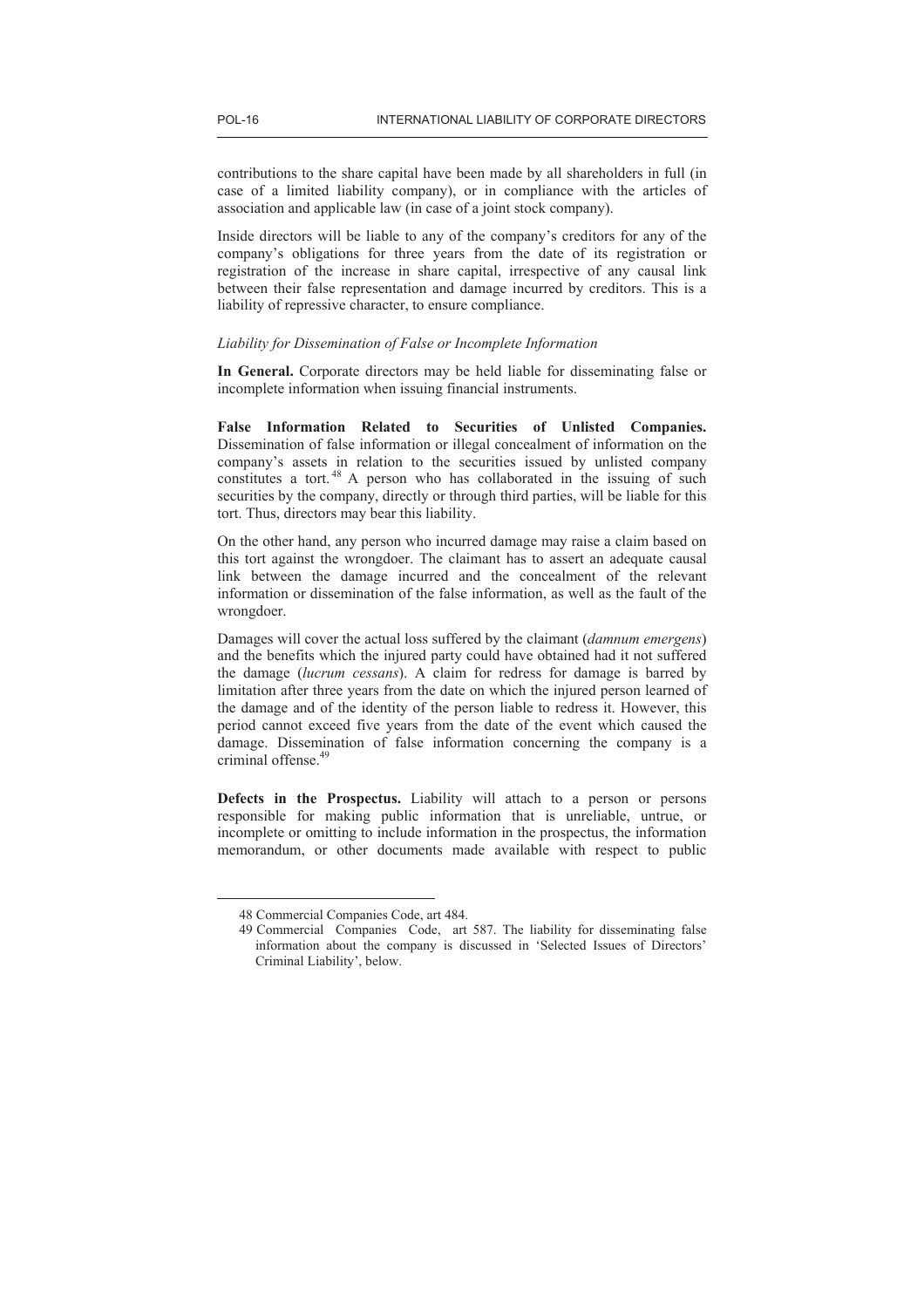offering of securities or financial instruments for admission to trading on the regulated market, or seeking such admission (prospectus information).<sup>5</sup>

Any person responsible for incorrect or false information in the prospectus, including the company's directors ('responsible persons'), will be liable to compensate any person who suffers harm as a result of this act.

The injured person may be, *inter alia*, the person who purchased or sold the relevant securities or a person who decided not to conclude a contract on purchase or sale of the securities in the capital market on the basis of the false or incomplete information.

This regulation provides for a presumption of fault of the wrongdoers and their subordinates, associates, and service providers. Wrongdoers may be exculpated by proving that they are not at fault; moreover, they have to prove that their subordinates, associates, and services providers, if applicable, also are not at fault.<sup>51</sup>

Liability extends to intent to harm or negligence. Negligence, in this specific context, means the responsible person's failure to exercise due care considering the professional nature of his action.<sup>52</sup> In the event that several wrongdoers have committed the act (tort), they will be jointly and severally liable for it, and their liability may not be excluded or limited. Liability for this tort occurs if there is an adequate causal link between disclosure of the unreliable, untrue, or incomplete information and the damage incurred.

A claim for redress for damage is barred by limitation after three years from the date on which the injured person learned of the damage and the identity of the person liable. However, this period cannot exceed 10 years from the date of the event which caused the damage. This act also constitutes a criminal offense.<sup>53</sup>

**Disclosure of Untrue Information or Omission of Information.** The issuer or the entity that prepared or participated in the preparation of the ongoing and periodical inside information<sup>54</sup> must redress the damage caused by disclosure of untrue information or the omission to disclose true information, unless this entity and its subordinates, associates, and services providers are not at fault.<sup>55</sup>

Directors also may be liable for omissions or misleading or untrue disclosure. The rules of responsibility discussed previously<sup>56</sup> apply to this tort. This act also constitutes a criminal offense.<sup>5</sup>

<sup>50</sup> Act on Public Offering, art 98(1).

<sup>51</sup> Act on Public Offering, art 98(1).

<sup>52</sup> Act on Public Offering, art 98(9).

<sup>53</sup> Act on Public Offering, art 100. Criminal liability is discussed in 'Selected Issues of Directors' Criminal Liability', below.

<sup>54</sup> Act on Public Offering, art 56(1).

<sup>55</sup> Act on Public Offering, art 98(7).

<sup>56</sup> In 'Defects in the Prospectus', above.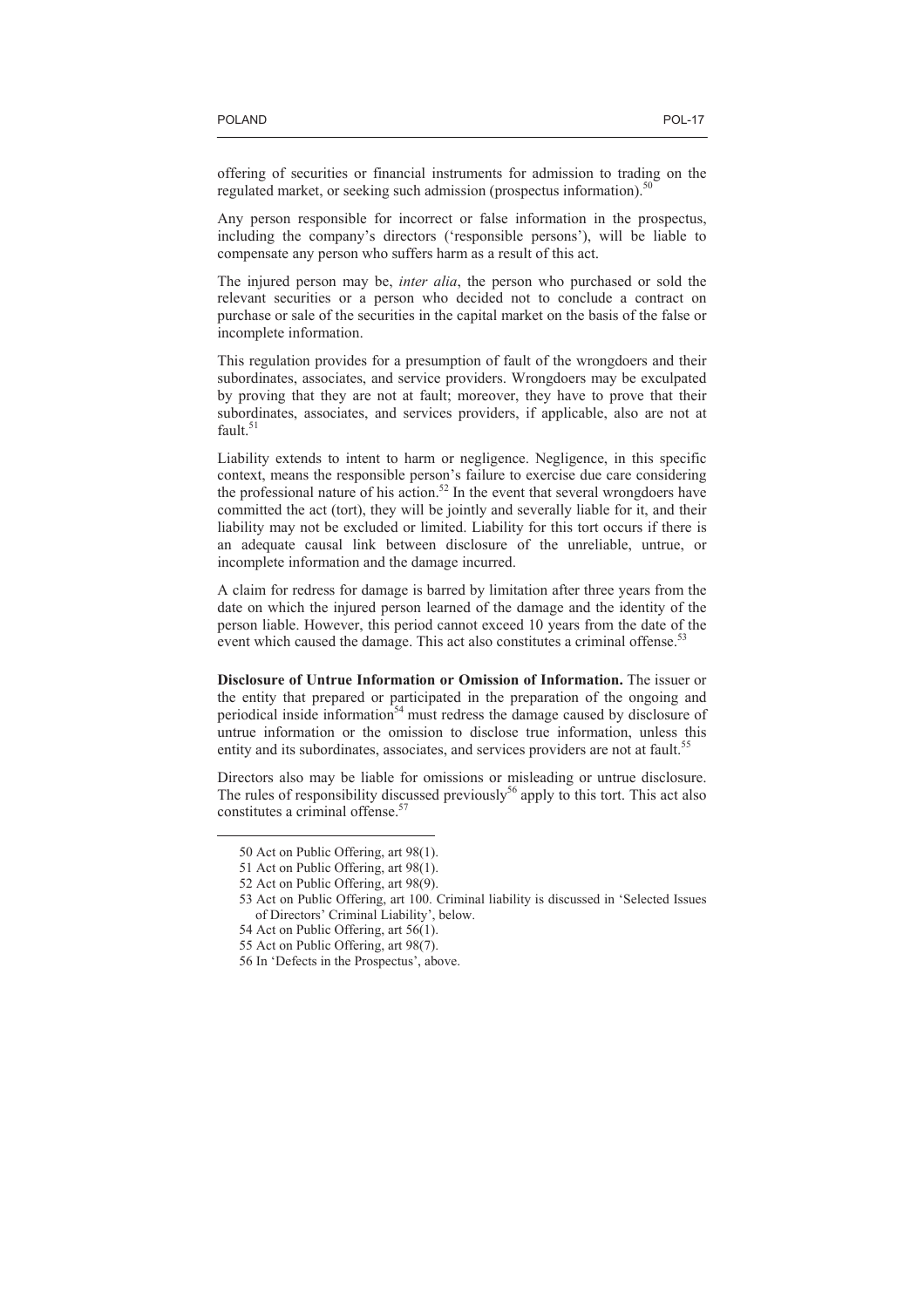**Use of Defective Information in the Prospectus.** Reliance on untrue (or omitted) information in the prospectus in the trading of financial instruments also creates liability. Any persons (including directors) who participate in disseminating defective information in a prospectus will be liable for any resultant damage to an injured person who relies on such information when trading in financial instruments, unless the person or persons responsible were not and could not have been aware of the untruthfulness or omission of such information.<sup>58</sup>

# *Inside Directors' Liability for Limited Liability Company's Obligations*

Inside directors in a limited liability company are jointly and severally liable for the company's obligations to its creditors, if enforcement of these obligations against the company proves to be ineffective.<sup>59</sup>

An inside director may release himself from that liability if he proves that a petition for bankruptcy was filed or composition proceedings were commenced within the appropriate time; or if he proves that it is not his fault that the petition for bankruptcy was not filed or the composition proceedings were not commenced within the appropriate time; or if he proves that the creditor did not incur any damage even though the petition for bankruptcy was not filed or that the composition proceedings were not commenced.

An inside director is therefore liable when he is at fault in not filing the petition for bankruptcy or not initiating the composition proceedings at the appropriate time, which resulted in the ineffective enforcement against the company. There should be a causal relation (*sine qua non*) between the inside director's omissions and the ineffectiveness of enforcement against the company.

The burden of proof related to the causal link and/or the insider director's fault is reversed, that is, it lies on the director. The creditor only has to prove that the enforcement against the company has been ineffective, in order to pursue its claims against the inside director. The liability is of a repressive character, to ensure compliance. This kind of liability does not concern the inside directors in joint stock companies, including public companies, nor does it concern outside directors.

# *Liability for Non-Performance of Duties Specified in Bankruptcy and Reorganization Law*

Under the Bankruptcy and Reorganization Law, inside directors are liable to third parties, including the company's creditors, for failing to file the company's bankruptcy within two weeks from the date on which it has been considered

<sup>57</sup> Act on Public Offering, art 100. Criminal offenses are discussed in 'Selected Issues of Directors' Criminal Liability', below.

<sup>58</sup> The liability rules discussed in 'Defects in the Prospectus' also apply in this case.

<sup>59</sup> Commercial Companies Code, art 299.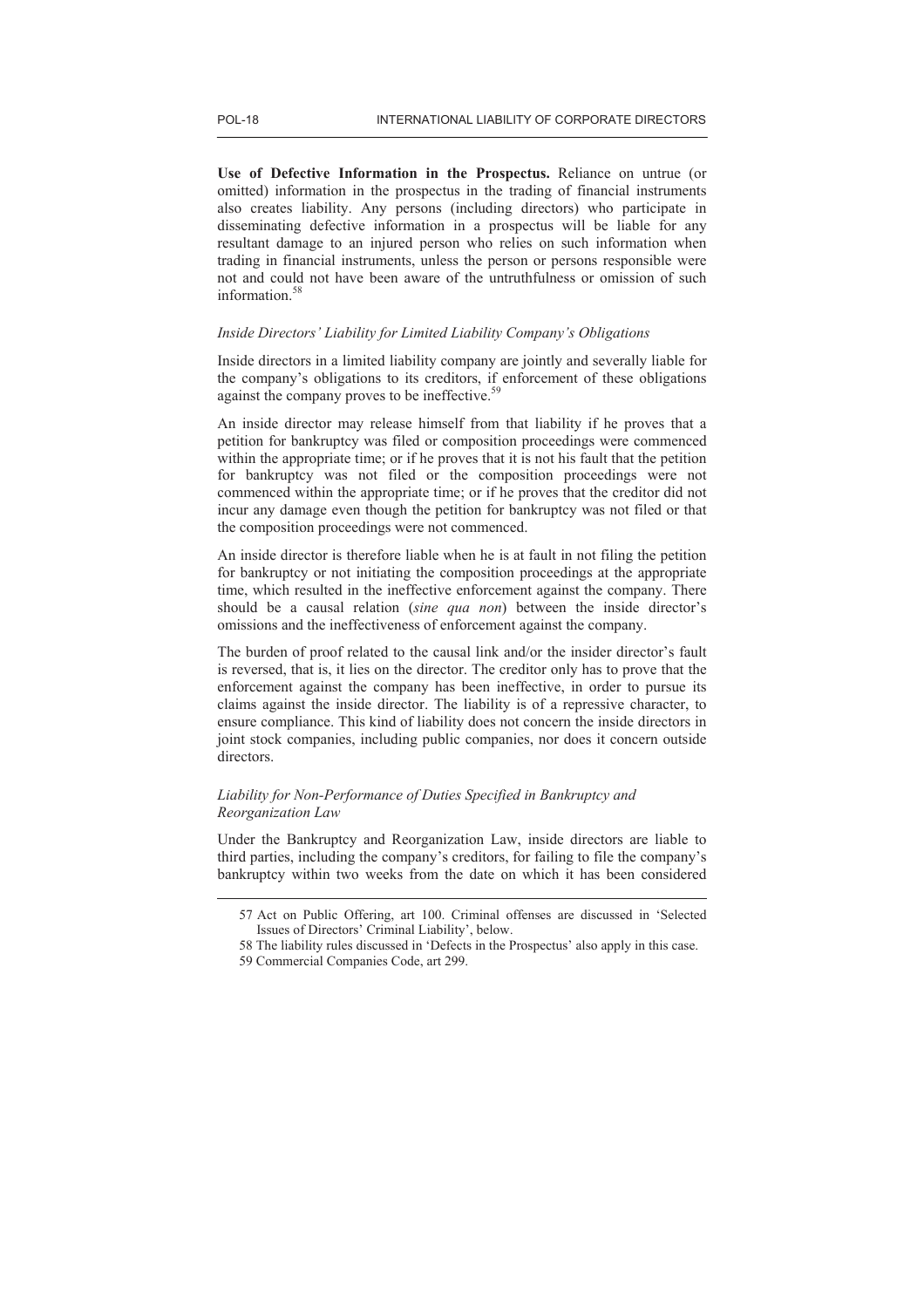insolvent.<sup>60</sup> The company is considered insolvent when it does not settle its due and payable liabilities or when, even if it settles its payable liabilities, the company's liabilities exceed the value of its assets.<sup>61</sup>

Damages exclusively cover the loss caused by the failure to file for bankruptcy within the appropriate time. The burden of proof of an adequate causal link between the damage and the failure to file for bankruptcy within the appropriate time lies on the creditor, who also has to prove the inside director's fault. This liability concerns inside directors of all kinds of companies, but does not concern outside directors.

Failure to file for bankruptcy within the appropriate time also constitutes a criminal offense.<sup>62</sup>

## **Directors' Civil Liability to the Company and Shareholders**

*General Principles of Liability* 

**Presumption of Fault.** The liability of the company's directors is based on the presumption of their fault. The burden of proof is reversed, which means that the wrongdoer has to prove that he is not at fault in order to release himself from liability.

Liability for damages occurs if there is an adequate causal link between an illegal act or omission and the damage caused. Damages will cover both the losses suffered by the company (*damnum emergens*) and benefits which the injured party could have obtained had it not suffered the damage (*lucrum cessans*). Directors are liable jointly and severally if they have jointly caused the damage.

**Duty to Exercise Care and Reliance on the Advice of Others.** The directors must exercise due care in accordance with the professional nature of their activities. <sup>63</sup> Thus, they should be conscientious, qualified, professionally experienced, and effective.

Pursuant to the jurisprudence of the Supreme Court, the standard of due care required by the professional nature of director's activities includes, but is not limited to, the knowledge of the law in force and resulting consequences on the business activity. This is the increased diligence required from professionals.<sup>64</sup>

The directors may not release themselves from liability by claiming lack of the required knowledge or qualifications. Moreover, they cannot fully rely on

<sup>60</sup> Bankruptcy and Reorganization Law, art 21.

<sup>61</sup> Bankruptcy and Reorganization Law, arts 10 and 11.

<sup>62</sup> Commercial Companies Code, art 586. Criminal liability is discussed in 'Selected Issues of Directors' Criminal Liability', below.

<sup>63</sup> Commercial Companies Code, arts 293(2) and 483(2).

<sup>64</sup> Supreme Court judgment, III CRN 77/93 (OSNC 1994, no. 3, item 69).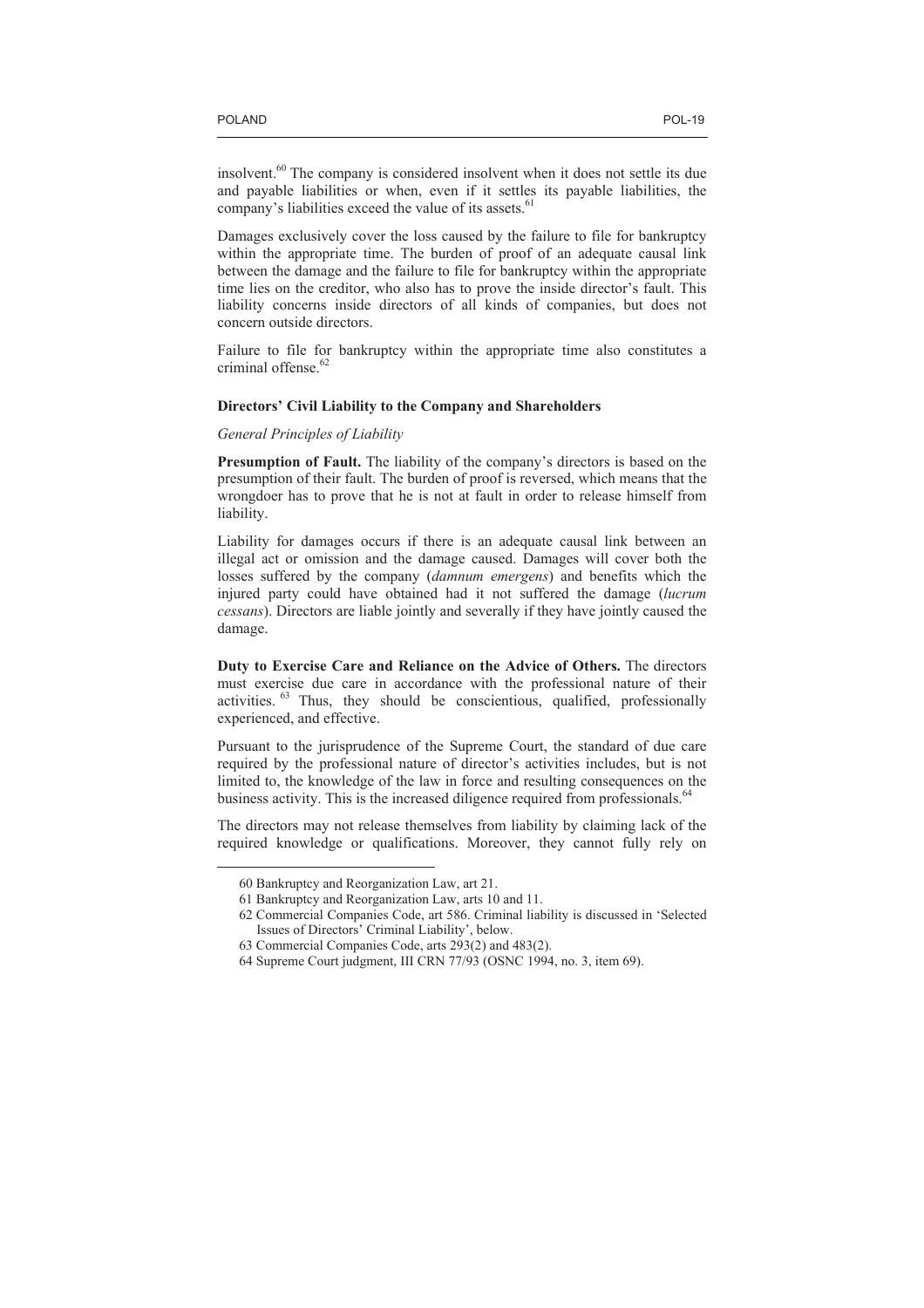professionals' advice, as they are obligated to supervise the quality of professional services. Deliberate risk-taking within the limits of rational economic decisions does not violate the due diligence rule.

**Prescription.** A claim for redress of damage will be time-barred after three years from the date on which the company learnt of damage and the identity of the person liable. In any case, a claim will be barred by limitation after 10 years (in the case of a limited liability company) or after five years (in the case of a joint stock company) from the date of the event which caused the damage.<sup>65</sup>

**Joint and Several Liability.** If the damage has been caused by several persons (directors) jointly, they will be jointly and severally liable for this damage.

## *Liability Related to Improper Exercise of Directors' Duties*

The directors are liable for damage caused to the company if they are at fault for acts or omissions that violate the law or provisions of the articles of association and cause damage to the company's assets, and there is an adequate causal link between the damage and the acts or omissions.<sup>66</sup>

In particular, directors are liable for breach of their obligation to efficiently manage the company's affairs.<sup>67</sup> The obligation to comply with the law and the provisions of the articles of association is absolute. The director cannot release himself from liability by relying on the fact that he has merely executed resolutions of the shareholders' meeting or of the supervisory board if such resolutions were in breach of the law or provisions of the articles of association. Directors are authorized to bring an action for annulment of a shareholder's resolution or for the declaration of its invalidity. The general principles of liability also apply to this liability.

# *Liability to Shareholders*

 $\overline{a}$ 

Directors' liability to shareholders is related to the merger or division of companies.<sup>68</sup> The directors of the merging companies are jointly and severally liable to the shareholders if they are at fault for acts or omissions in breach of the law and the provisions of the respective articles of association in relation to the companies' merger, acquisition, or division, if this causes damage to the shareholder's assets, and when there is an adequate causal link between the damage and the acts or omissions.

<sup>65</sup> Commercial Companies Code, arts 297 and 488.

<sup>66</sup> Commercial Companies Code, arts 293 and 483.

<sup>67</sup> Commercial Companies Code, arts 201(1) and 368(1).

<sup>68</sup> Commercial Companies Code, arts 512 and 548; Third Council Directive 78/855/EEC concerning mergers of public limited liability companies; Sixth Council Directive 82/891/EEC concerning the division of public limited liability companies.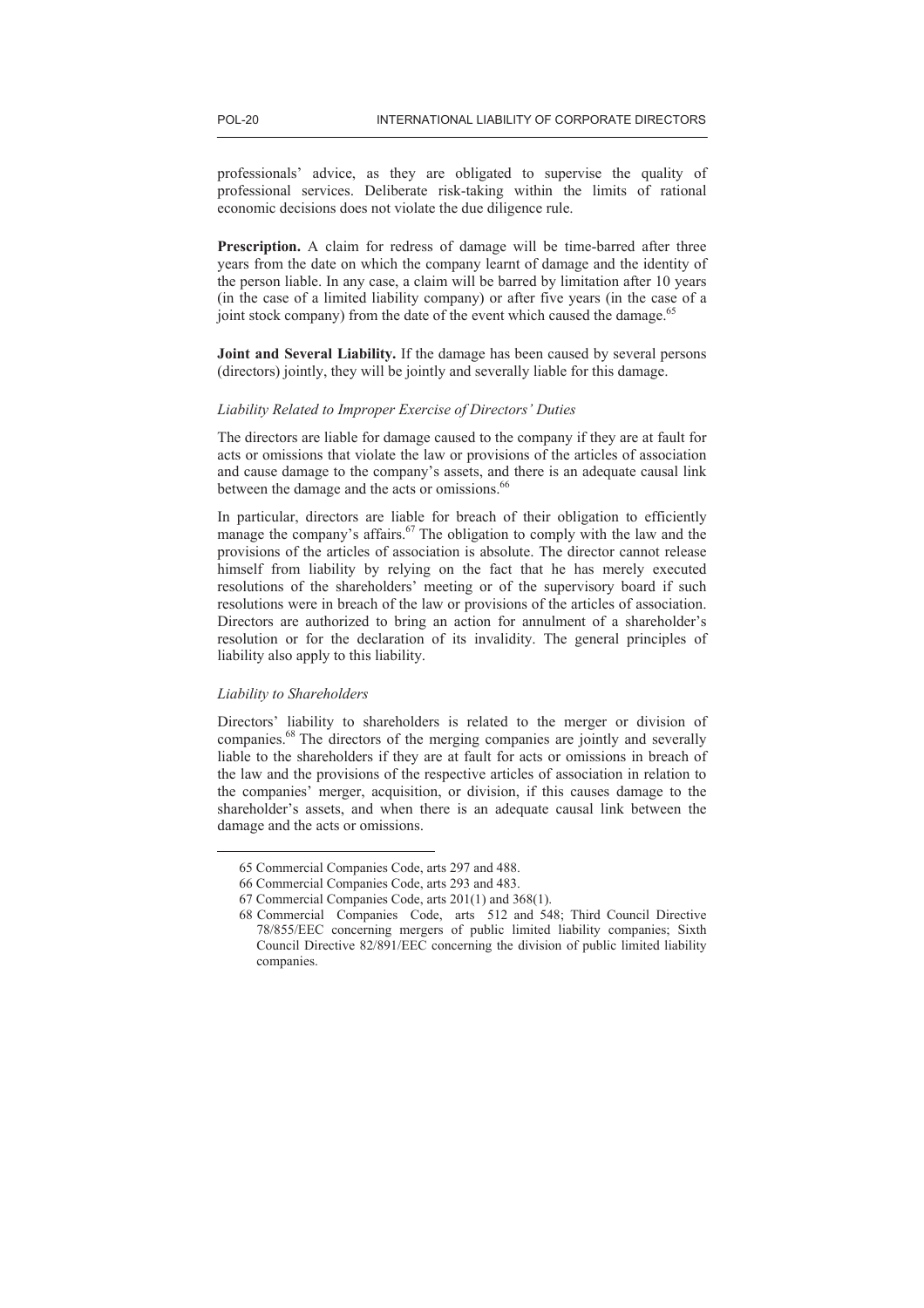The provisions discussed in 'Presumption of Fault' and 'Duty to Exercise Care', apply to this liability. Claims for redress of damage will be barred by limitation after three years from the date of the announcement of the merger or division.

# *Liability Related to Company's Incorporation*

This liability is for damage caused in relation to the company's incorporation.<sup>69</sup> The inside directors of the first management board of the incorporated company and any other persons participating in the company's incorporation will be liable for damage to the company if they are at fault for an act in breach of the law at the time of the company's incorporation which has caused damage to the company's assets, when there is an adequate causal link between the damage and the act or omission.

In a joint stock company, acts in breach of the law may consist of inclusion or collaboration in the inclusion of false information in the articles of association, reports, opinions, announcements, and records of false data or dissemination of this false information in another way; omission of information that is significant in the company's incorporation in the articles of association, reports, opinions, announcements, and records, in particular information related to in-kind contribution, acquisition of property, and granting of remuneration or other special benefits to the shareholders or other persons; and collaboration in activities intended to register the company on the basis of a document containing the false data. The burden of proof of the wrongdoer's fault lies with the company.

The claim for redress of damage will be time-barred after three years as of the date on which the company learnt of damage and the identity of the person liable. In any case, the claim will be be barred by limitation after 10 years (in the case of a limited liability company) or after five years (in the case of a joint stock company) from the date of the event which caused the damage.

# *Liability for Excessive Benefits*

 $\overline{a}$ 

This liability arises for loss to the company resulting from excessive payments  $made^{70}$  in connection with the incorporation or increase in share capital of a joint stock company. Any person, including a director, will be liable to the company if he secures, through his fault, for himself or a third party, a payment excessively higher than the sale value of in-kind contributions or acquired property, or a remuneration or special benefits disproportionate to the services provided, with resultant damage to the company's assets, when there is an adequate causal link between the damage and the wrongdoer's act of securing the excessively high payment or benefits.

<sup>69</sup> Commercial Companies Code, arts 292 and 480.

<sup>70</sup> Commercial Companies Code, art 481.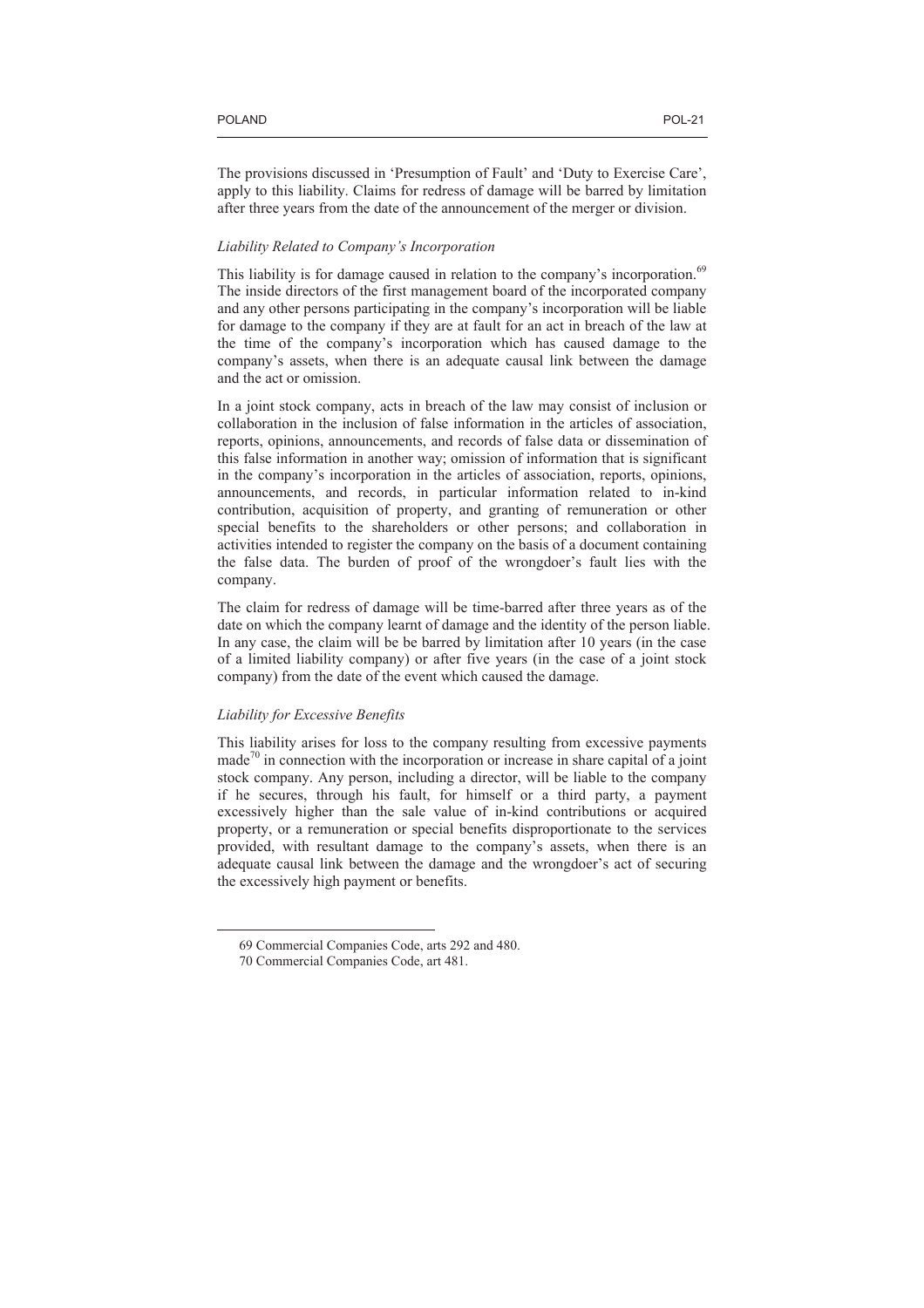The burden of proof lies with the company. The claim for redress of damage will be time-barred after three years from the date on which the company learnt of the damage and the identity of the person liable. In any case, the claim will be barred by limitation after five years from the date of the event which caused the damage.

## *Action of Shareholder in the Company's Interest*

Certain liabilities of directors that cause damage to the company may give rise to an action by shareholders for the investigation of claims based on these liabilities.

Any shareholder or any person who holds another title to participate in profits or division of assets may bring an action for redressal of damage caused to the company, if the company does not bring this action within one year from the date on which the act causing the damage is discovered (*actio pro socio*).<sup>71</sup>

At the defendant's request, the court may order a deposit to be paid to secure the damage which may be sustained by the defendant. If the action proves to be unfounded and the plaintiff acted in bad faith or with flagrant negligence when bringing the action, the plaintiff must redress the damage caused to the defendant.

When an action is brought by the shareholder in the interest of the company or in the event of the company's bankruptcy, the persons liable to redress the damage may not invoke a resolution of the shareholders' meeting on approval of the performance of their duties or a waiver by the company of claims for damages.

# *Liability for Questionable Payments*

 $\overline{a}$ 

The directors of a company are liable for any questionable payments approved by them.<sup>72</sup> The directors will be liable to the company if they are at fault for payments or performance in favor of a shareholder in breach of the law or the provisions of the articles of association.

Claims related to such illegal actions will be time-barred after three years from the date of the payment, except for claims against a recipient who was aware of the illegality of the performance. Claims against the recipient will be timebarred after 10 years. The illegal action also may constitute a basis for directors' liability for damages.<sup>73</sup>

<sup>71</sup> Commercial Companies Code, arts 295, 296, 486, and 487.

<sup>72</sup> Commercial Companies Code, arts 198(1) and 350(1).

<sup>73</sup> Discussed in 'Liability Related to Improper Exercise of Directors' Duties', above.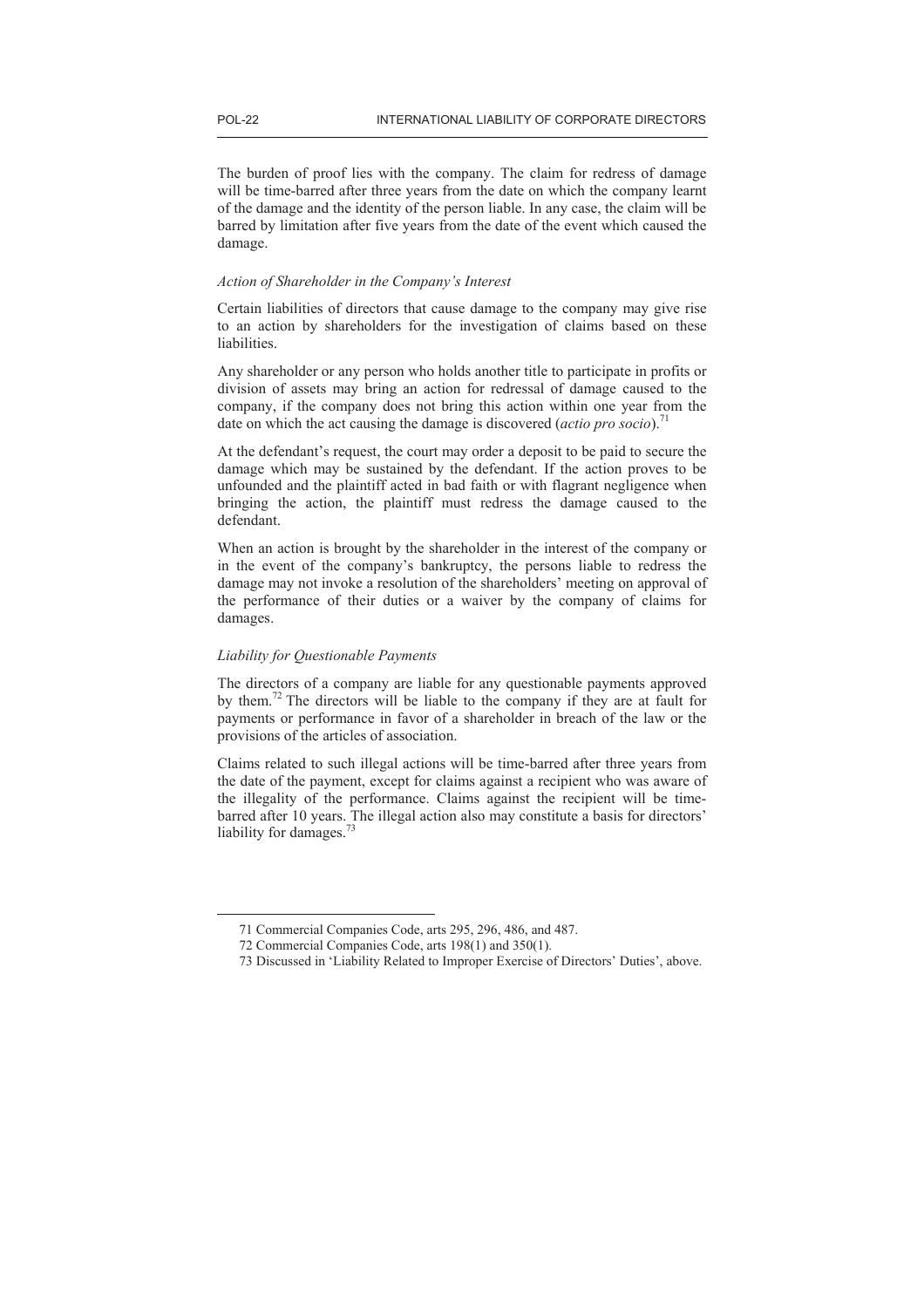#### *Liability for Overvaluation of In-Kind Contributions*

Directors may be liable for the overvaluation of in-kind contributions.<sup>74</sup> In a limited liability company, the inside directors and the shareholder who made the overvalued in-kind contribution will be jointly and severally liable to make good the outstanding balance to the company, if the value of in-kind contributions has been considerably inflated in relation to their sale value as of the date of conclusion of the articles of association, if the inside director was aware of this, and filed such information at the time of registration.

An inside director has the right of recourse against the shareholder who has held shares in exchange for the overvalued in-kind contribution. The inside directors will be joint and several debtors, which means that the inside director who made good (settled) the outstanding balance to the company is entitled to initiate a claim for recourse against the other liable inside directors.

The relevant shareholder and the inside directors may not be relieved of this obligation. The company's claims will be time-barred after 10 years from the date of making the in-kind contribution to the company. Liability for inflation of the value of in-kind contributions also may give rise to the inside directors' liability for damages.<sup>75</sup>

## *Directors' Release from Liability to the Company*

The relationship between the director and the company is in the nature of an obligation. Pursuant to the general rule of the freedom of contract, the parties may arrange their legal relationship as they deem proper, provided that the wording and the purpose of the contract comply with the nature of the relationship, as well as with the law and the principles of community life.<sup>76</sup>

Therefore, the directors' liability may be contractually excluded or limited, if this is not contrary to mandatory provisions of law or the nature of the legal relationship (release from liability *pro futuro*). Accordingly, a director may not be released from liability in matters such as liability for making questionable payments,  $\frac{7}{7}$  failing in the obligation to manage the company's affairs payments,  $\frac{77}{1}$  failing in the obligation to manage the company's affairs efficiently, $78$  or liability for damage which he intentionally caused the company.

The company also may waive (*ex post*) its claims against directors. The shareholders' meeting may adopt a resolution related to the company's claim for redressal of damage that occurred during the formation of the company or in the course of its management or supervision.<sup>79</sup>

<sup>74</sup> Commercial Companies Code, art 175.

<sup>75</sup> Discussed in 'Liability Related to Improper Exercise of Directors' Duties', above.

<sup>76</sup> Civil Code, art 3531.

<sup>77</sup> Commercial Companies Code, arts 198(3) and 350.

<sup>78</sup> Commercial Companies Code, arts 201 and 368.

<sup>79</sup> Commercial Companies Code, art 228(2), and art 393(2).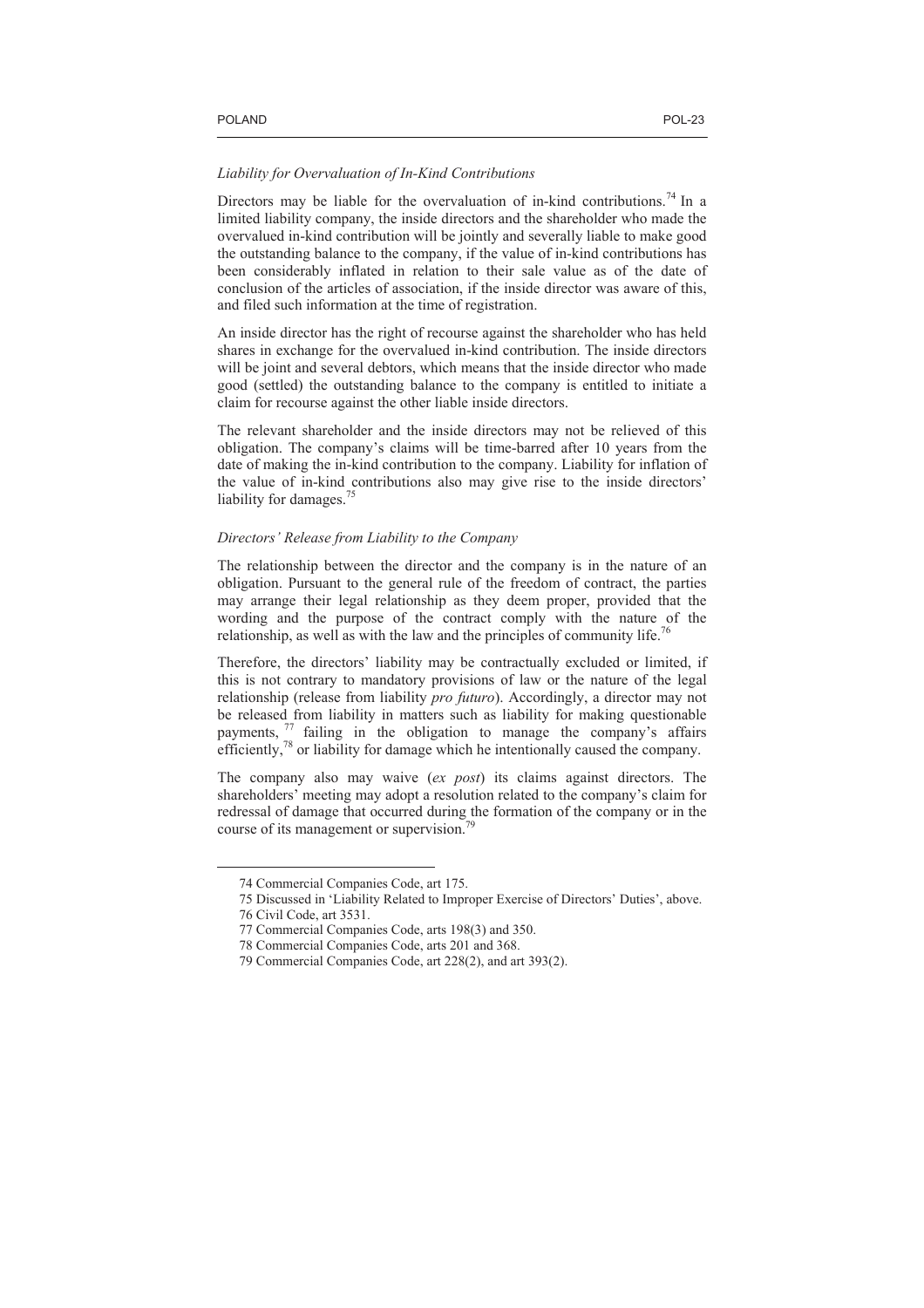Despite the waiver by the company of its claims for damages against directors, a shareholder may bring an action against the directors in the interest of the company (*actio pro socio*) and effectively claim for redressal of damage caused to the company. $80$ 

Directors will be released from liability to the company if they have been granted approval for the action as part of the performance of their duties, provided that the shareholders have been duly informed about the action at the time of granting their approval.

# *Directors and Officers Insurance*

Directors and officers (D&O) insurance is the insurance against directors' civil liability. In practice, premiums for this insurance are paid by the company. However, the tax authorities consider that these premiums are not the company's deductible costs and qualify D&O insurance premiums as the directors' income.

Not all companies in Poland insure their directors against civil liability. However, approximately 90 per cent of listed companies insure their directors. Standard premiums amount from several thousands to tens of thousands of zlotys, with some companies paying premiums exceeding PLN 1,000,000.

In practice, actions against directors are very rare. Furthermore, the Code of Best Practice for Listed Companies does not provide any recommendation for companies to insure their directors, nor does it mention disclosure of D&O insurance policies and premiums.

# **Inside Directors' Liability for the Company's Tax Obligations**

Inside directors will be jointly and severally liable for the company's tax arrears if execution against the company's assets has proved ineffective in whole or in part.<sup>81</sup>

An inside director may release himself from this liability if he demonstrates that he filed for bankruptcy within the appropriate time or initiated proceedings aimed at preventing bankruptcy (composition proceedings), or if he proves that the failure to file for bankruptcy or to initiate proceedings aimed at preventing bankruptcy (composition proceedings) was not due to his fault. Furthermore, an inside director may release himself from this liability if he discloses assets of the company that will enable satisfaction of a significant part of the company's tax arrears.

<sup>80</sup> Discussed in 'Action of Shareholder in the Company's Interest', above.

<sup>81</sup> Tax Ordinance (Dz.U.2005.8.60), art 116.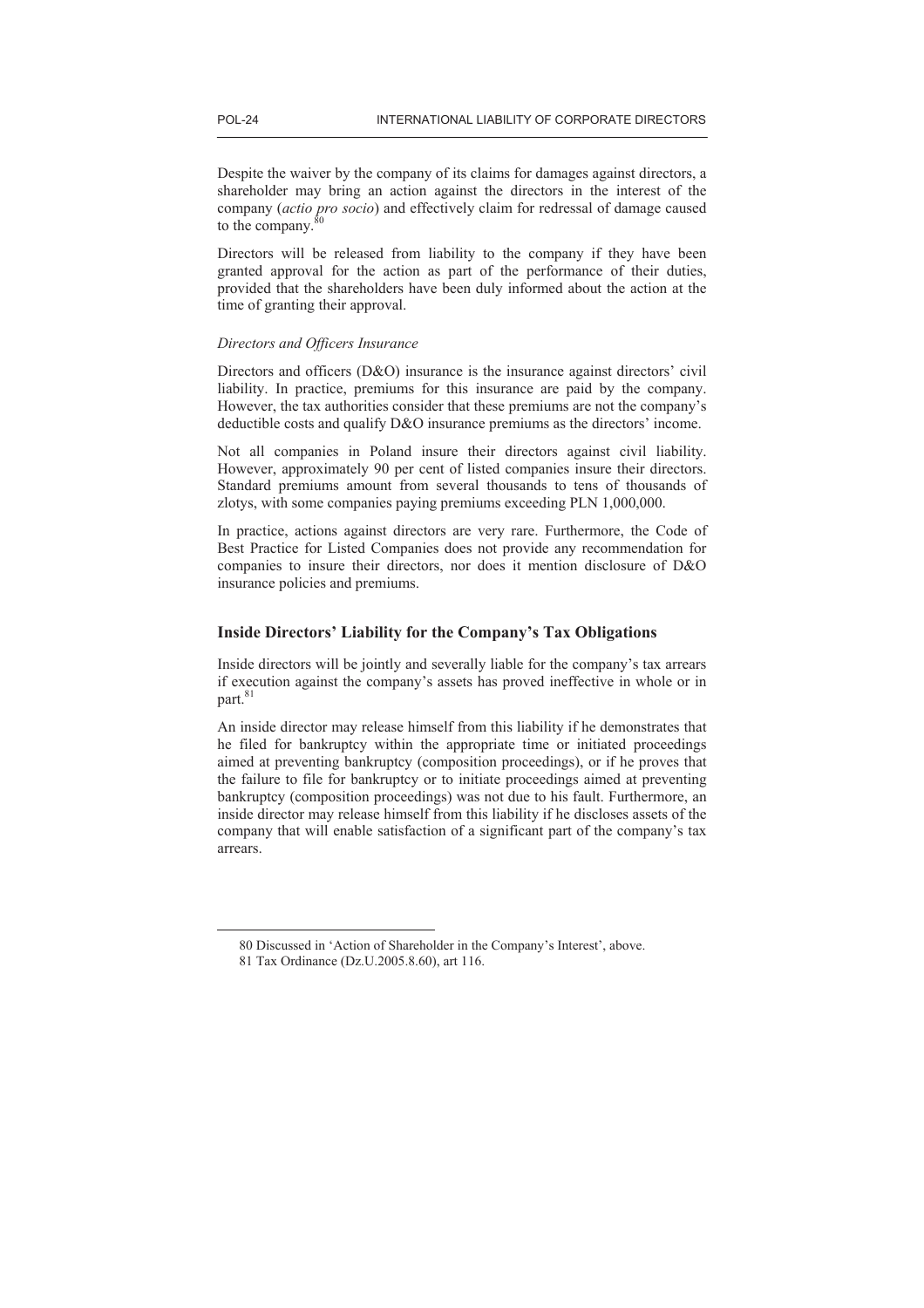# **Inside Information**

# **Combating Insider Trading**

*In General* 

 $\overline{a}$ 

Polish law contains legislation on inside information.<sup>82</sup> Directors belong to the group of primary insiders, as they have unlimited access to company information, including inside information.

Inside information is defined as any information of a precise nature relating, whether directly or indirectly, to one or more issuers of financial instruments or to one or more financial instruments, or acquisition or disposal of such instruments, which has not been made public, and which, if made public, would be likely to have a significant effect on the prices of financial instruments or related derivative financial instruments.<sup>83</sup> Use of inside information in this context will be presumed when the financial instruments are:

- Admitted to trading on a regulated market in the territory of the Republic of Poland or another Member State, or sought to be admitted to trading on such markets;
- Not admitted to trading on a regulated market in the territory of the Republic of Poland or another Member State, but their price or value depends, whether directly or indirectly, on the price of a financial instrument admitted or sought to be admitted to trading;
- Introduced via an alternative trading system in the territory of the Republic of Poland, or sought to be introduced to such system, irrespective of whether the transaction in such instrument is executed in this alternative trading system; or
- Not introduced to an alternative trading system in the territory of the Republic of Poland, but their price or value depends, whether directly or indirectly, on the price of a financial instrument introduced or sought to be introduced via an alternative trading system.<sup>84</sup>

Insider trading is prohibited, which means that insiders may not use inside information, disclose inside information, or recommend or induce another person, on the basis of inside information, to acquire or dispose of financial instruments to which such information relates.

<sup>82</sup> Act on Trading in Financial Instruments, arts 154–161; Directive 2003/6/EC of 28 January 2003 on insider dealing and market manipulation (market abuse), known as the Market Abuse Directive.

<sup>83</sup> Act on Trading in Financial Instruments, art 154.

<sup>84</sup> Act on Trading in Financial Instruments, art 156(4); Market Abuse Directive, arts 9 and 10.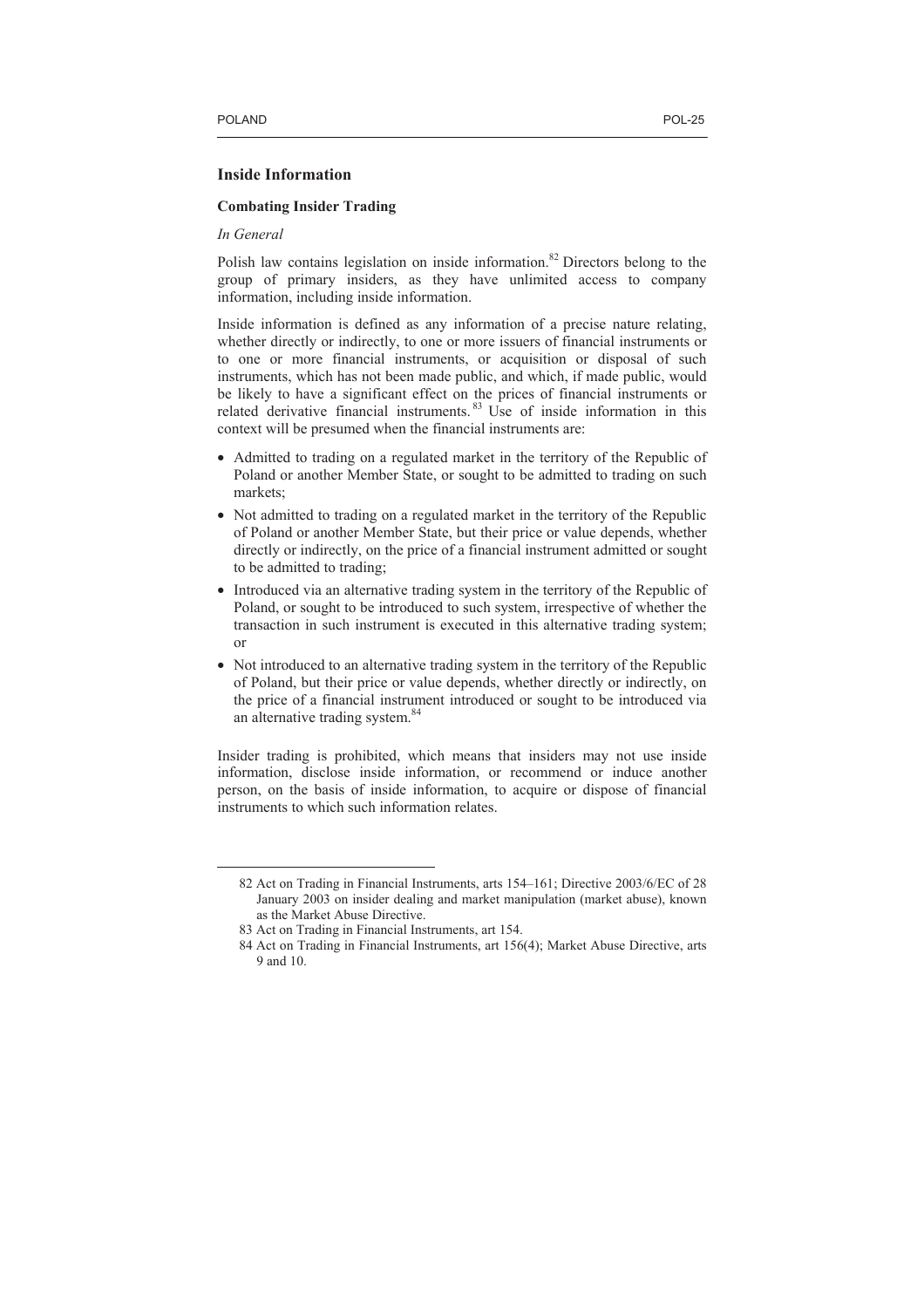## *Prohibition on Use of Inside Information*

The use of inside information is prohibited by law.<sup>85</sup> This prohibition includes acquisition or disposal of financial instruments and any other legal transaction which leads or might lead to disposal of these financial instruments on the basis of the inside information held by an insider. The insider may not execute such transactions for his own account or for the account of a third party.

The Polish Act on Trading in Financial Instruments and the Market Abuse Directive specify actions which are not deemed to be the prohibited use of inside information.<sup>86</sup> These include, but are not limited to, transactions carried out in performance of responsibilities concerning the policies of a State, stabilization of prices, repurchase of shares, and similar transactions.

## *Takeovers and Mergers*

 $\overline{a}$ 

The Act on Trading in Financial Instruments does not exclude the prohibition on use of inside information in the context of mergers and acquisitions. It refers, among others matters, to the information collected within the due diligence exercise used to acquire the financial instruments to take over a company. The provisions of the Market Abuse Directive should therefore apply directly, particularly Recital 29 of the Preamble, which states:

> 'Having access to information relating to another company and using it in the context of a public takeover bid for the purpose of gaining control of that company or proposing a merger with that company should not in itself be deemed to constitute insider trading.'

Consequently, it should be admitted that the collection and use of inside information within the due diligence exercise in relation to mergers and acquisitions will be authorized.

# *Acquisition and Disposal of Financial Instruments*

It is prohibited to recommend to a person or to induce a person to acquire or dispose of financial instruments on the basis of inside information. In general, a recommendation may be defined as guidance for specific investment activities on specific financial instruments. The Regulation of the Minister of Finance (the Regulation) <sup>87</sup> specifies numerous detailed technical requirements for a

<sup>85</sup> Act on Trading in Financial Instruments, art 156(4); Market Abuse Directive, art 2. 86 Act on Trading in Financial Instruments, art 156(7).

<sup>87</sup> Regulation of the Minister of Finance of 19 October 2005 on information constituting recommendations relating to financial instruments and its issuer (Dz.U.206.1715), implementing Commission Directive 2003/125/EC of 22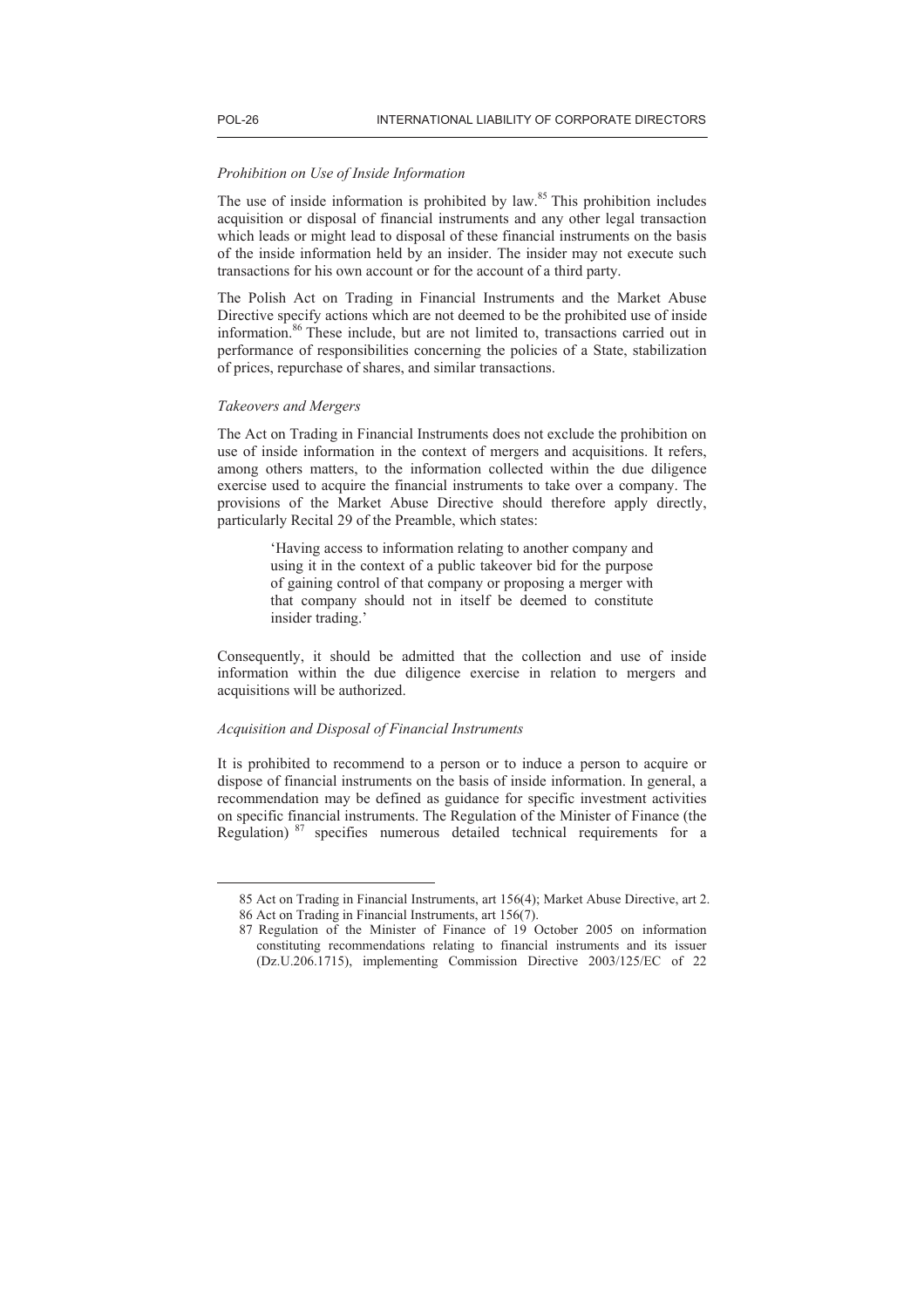$\overline{a}$ 

recommendation and, in particular, that it should include the facts on the basis of which it was established, sources of information, and conclusions as to the price movements in the market.

However, it is prohibited to make the recommendation on the basis of inside information, regardless of whether it complies with the requirements of the Regulation. An inducement may be defined as persuading another person to acquire or dispose of the financial instruments on the basis of inside information. The Act on Trading in Financial Instruments lists the activities that are not deemed to be the use of inside information.<sup>88</sup>

#### *Prohibition on Disclosure of Inside Information*

Disclosure of inside information by an insider is prohibited. Disclosure of inside information consists of communicating it to an unauthorized person, or enabling or facilitating an unauthorized person to gain inside information concerning one or more issuers of financial instruments, one or more financial instruments, and the acquisition or disposal of financial instruments.<sup>89</sup>

The insider also may commit this prohibited act by omission, by failing to comply with the obligation to protect inside information. The Act on Trading in Financial Instruments lists the exclusions from the prohibition on disclosure of inside information. Among other exclusions, an insider may disclose the inside information if it is related to his employment, professional practice, or the performance of his duties, provided that he has taken relevant measures to ensure that the inside information will be kept confidential by the persons to whom it has been disclosed.<sup>90</sup>

## **Prohibition on Trading during a Restricted Period**

During a restricted period, a director may not acquire or dispose of, for his own account or for the account of a third party, any of the issuer's (company's) financial instruments, including shares, nor may he undertake, for his own account or for the account of a third party, any other legal transactions which lead or might lead to the disposal of such financial instruments.

Under the Act on Trading in Financial Instruments,<sup>91</sup> 'restricted period' means the period between the time when the insider gains the inside information and the time when such information is made public.

December 2003 as regards the fair presentation of investment recommendations and the disclosure of conflicts of interest.

<sup>88</sup> Act on Trading in Financial Instruments, art 156(7).

<sup>89</sup> Act on Trading in Financial Instruments, art 156(5); Market Abuse Directive, art 3.

<sup>90</sup> Act on Trading in Financial Instruments, art 156(6); Market Abuse Directive, art 3.

<sup>91</sup> Act on Trading in Financial Instruments, art 159(2).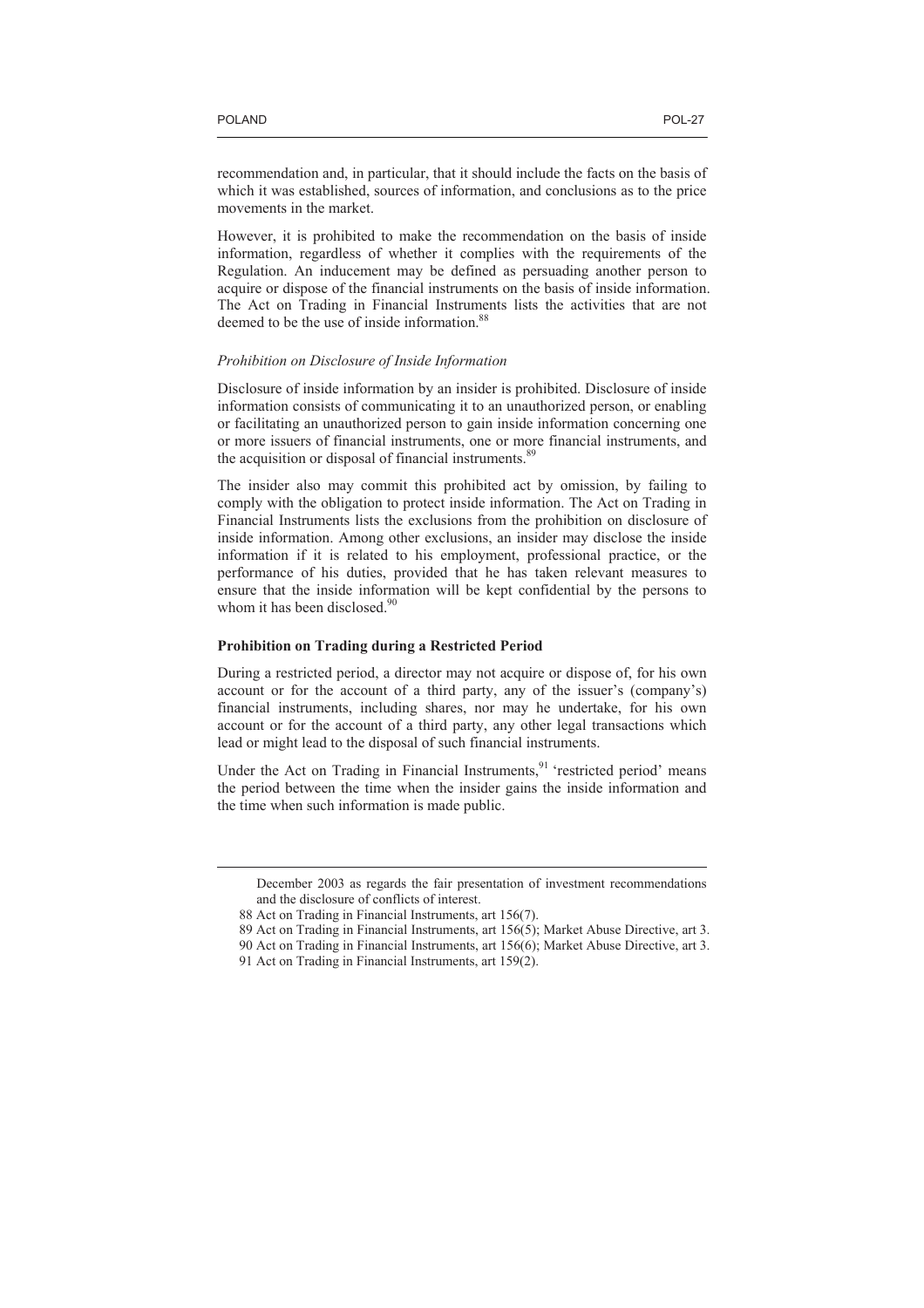For the purpose of the annual report, the restricted period is a period of two months preceding the publication of the report or, if shorter, the period between the end of a given financial year and the publication of the annual report.

For the purpose of the semi-annual report, the restricted period is a period of one month preceding the publication of the report or, if shorter, the period between the end of a given half-year and the publication of the semi-annual report.

For the purpose of the quarterly report, the restricted period is a period of two weeks preceding the publication of the report or, if shorter, the period between the end of a given quarter and the publication of the quarterly report. The Act on Trading in Financial Instruments<sup>92</sup> specifies the list of acts excluded from the prohibition on trading in financial instruments during a restricted period.

These acts include, but are not limited to, trading in capital market instruments by a broker to whom the insider had entrusted management of a portfolio of financial instruments in a manner which excludes the insider's influence on the investment decisions made for his account; trading in capital market instruments in relation to exercising the shareholder's preemptive right; and trading in capital market instruments in relation to an offer addressed to employees or directors of an issuer, provided that the information in the offer has been publicly available before the commencement of a relevant restricted period.

# **Notification Obligations**

## *In General*

 $\overline{a}$ 

Notification obligations are mandated by law.<sup>93</sup> They include notification of transactions by directors, lists of insiders maintained by an issuer, and suspicious transactions.

#### *Transactions by Directors*

Directors must notify the Polish Financial Supervision Authority and the company (the issuer) about any transaction executed by them or by persons related to them, by which they acquire or dispose of any issuer's financial instruments, including shares.<sup>94</sup>

<sup>92</sup> Act on Trading in Financial Instruments, art 159(1b).

<sup>93</sup> Act on Trading in Financial Instruments, arts 158, 160, and 161; Commission Directive 2004/72/EC of 29 April 2004 implementing Directive 2003/6/EC as regards accepted market practices, the definition of inside information in relation to derivatives on commodities, the drawing up of lists of insiders, the notification of managers' transactions, and the notification of suspicious transactions.

<sup>94</sup> Act on Trading in Financial Instruments, art 160(1).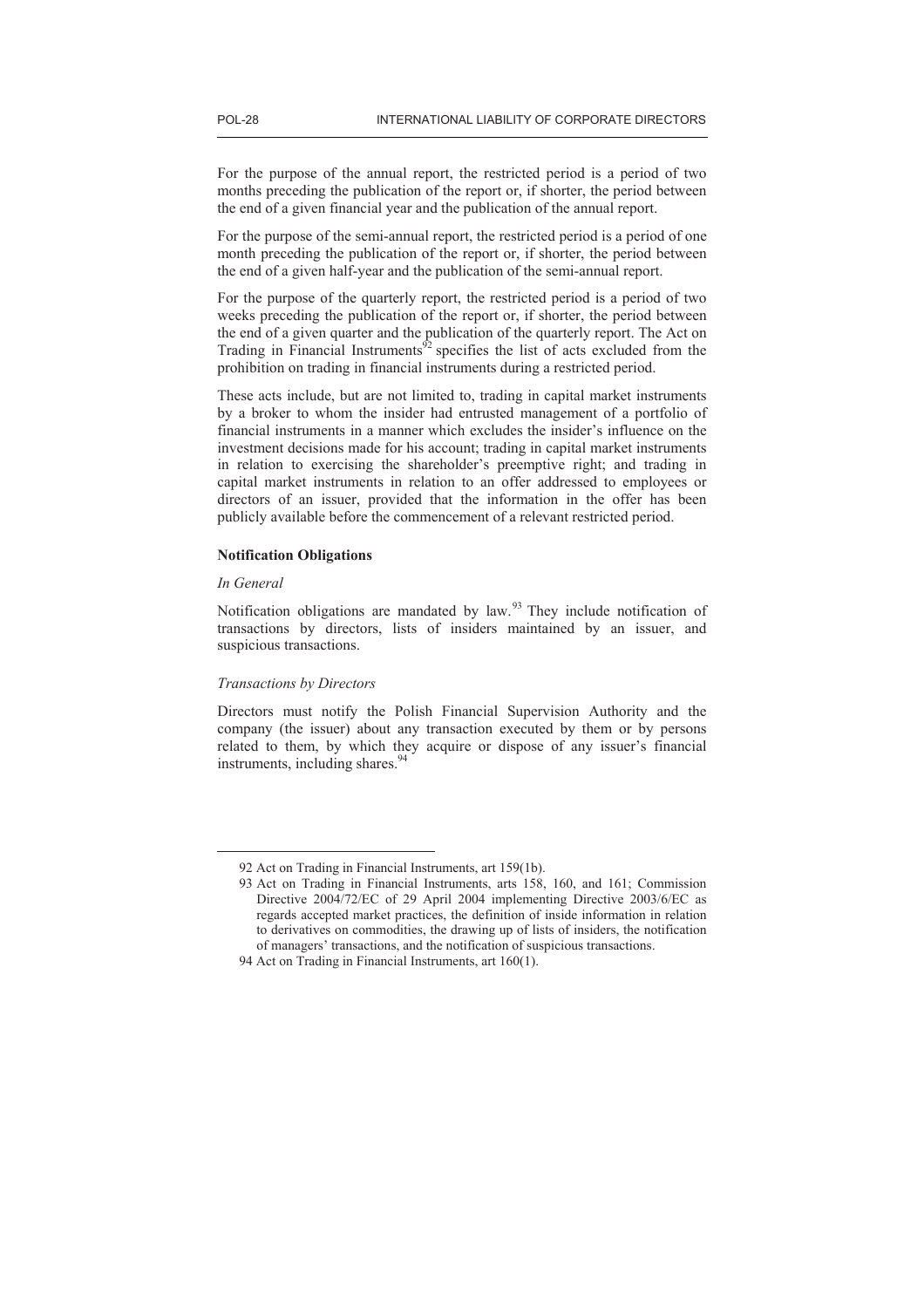Any information that is disclosed to the issuer regarding transactions by directors (and persons related to the directors) must be simultaneously disclosed to the company operating the regulated market and to the public.<sup>95</sup>

# *List of Insiders*

The issuer must prepare and maintain separate lists of natural persons who have access to inside information and who are employed or mandated by the issuer (including the issuer's directors) or other entity acting in its name and/or on its behalf.<sup>96</sup>

At the demand of the Polish Financial Supervision Authority, the issuer must promptly submit the lists of insiders and inform the Authority about any changes in these lists, including new entries. $\frac{97}{2}$ 

# *Suspicious Transactions*

Market brokers must notify the Polish Financial Supervision Authority of any reasonable suspicion of illegal disclosure or use of inside information. Market brokers include, but are not limited to, brokerage houses, banks conducting brokerage activities, and agents of investment companies.<sup>98</sup>

#### **Sanctions**

 $\overline{a}$ 

# *Administrative Sanctions*

**Trading During the Restricted Period.** A director (among others) who acquired or disposed of financial instruments during a restricted period is subject to a pecuniary penalty of up to PLN 200,000. When the pecuniary penalty is imposed on the insider, the Polish Financial Supervision Authority will publish the information (as a decision of the Authority) in its Official Journal or order its publication in two daily newspapers with national circulation at the guilty party's cost, unless such publication could cause disproportionate damage to trade participants or pose a serious threat to financial markets.<sup>99</sup>

A director (among others) is not exposed to the pecuniary penalty if he commissioned an authorized entity conducting brokerage activities to manage his securities portfolio in a manner which excludes the director's influence on the decisions made for his account.

**Failure to Notify.** A director (among others) who fails to perform or unduly performs his obligation to notify the Polish Financial Supervision Authority and

<sup>95</sup> Act on Trading in Financial Instruments, art 160(4).

<sup>96</sup> Act on Trading in Financial Instruments, art 158(1).

<sup>97</sup> Act on Trading in Financial Instruments, art 158(3).

<sup>98</sup> Act on Trading in Financial Instruments, art 161.

<sup>99</sup> Act on Trading in Financial Instruments, art 174.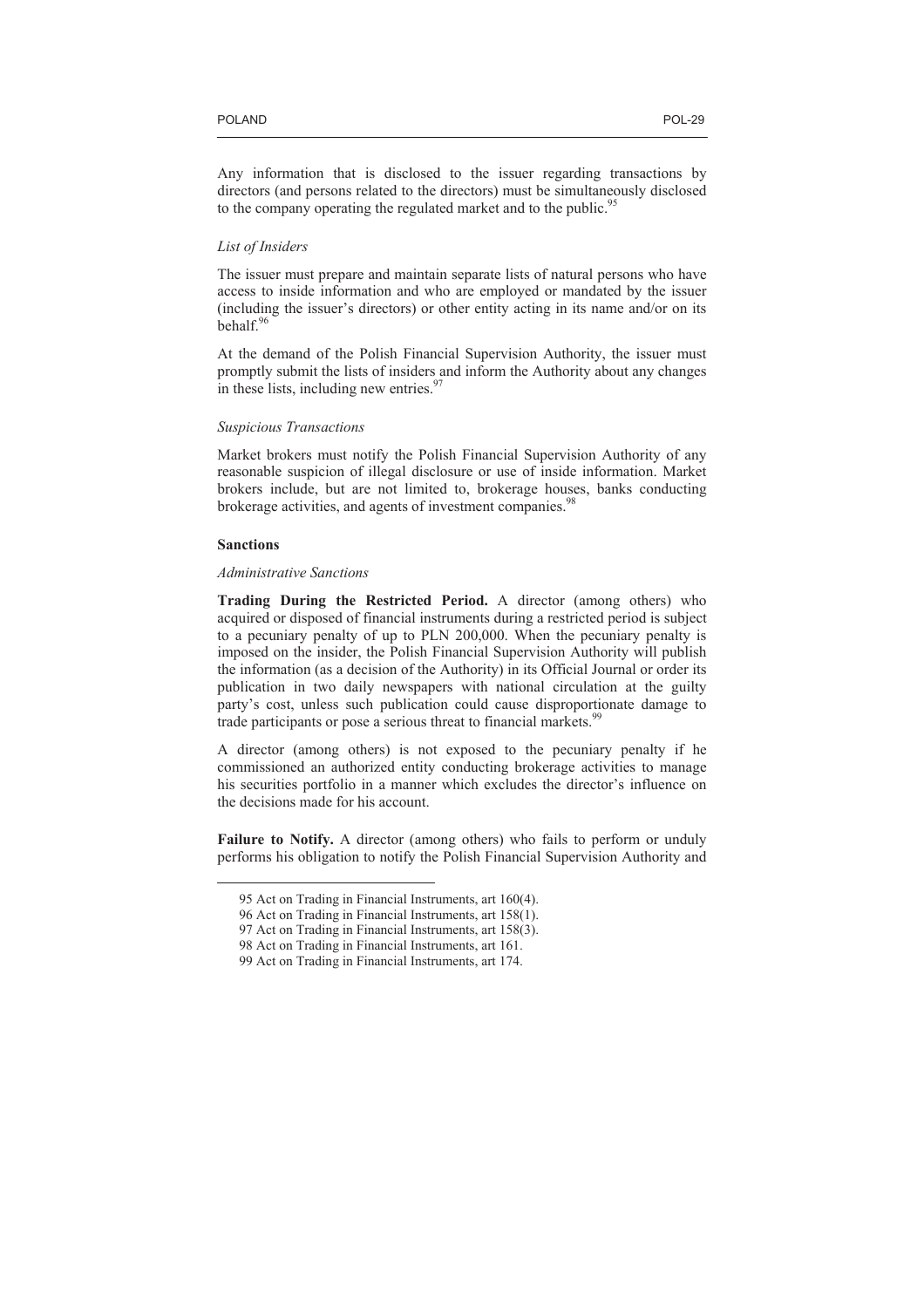the company (the issuer) of any transaction executed by him or by persons related to him, whereby he acquires or disposes of the issuer's financial instruments, is subject to a pecuniary penalty of up to PLN 100,000.

A director (among others) is not exposed to the pecuniary penalty if he has commissioned an authorized entity conducting brokerage activities to manage his securities portfolio, as a result of which he has no knowledge of the transactions executed by the portfolio manager, or if he did not or could not have known, despite exercising due care, about the execution of the transaction.<sup>100</sup>

**Non-Performance or Improper Performance of the Issuer's Obligations.** The issuer is obligated to simultaneously notify both the company operating the regulated market and the public about directors' transactions related to the issuer's financial instruments. The issuer also is obligated to prepare and maintain a list of insiders and submit it to the Polish Supervision Authority when so requested.

An issuer who fails to perform or improperly performs these obligations is subject to administrative sanctions in the form of exclusion of the relevant securities from trading on the regulated market; a pecuniary penalty of up to PLN 1,000,000; or exclusion, for a definite or an indefinite period, of the securities from trading on the regulated market and a pecuniary penalty of PLN 1,000,000.<sup>101</sup>

## *Criminal Sanctions*

 $\overline{a}$ 

**Use of Inside information.** A director (among others) who violates the prohibition on the use of inside information is subject to a fine of up to PLN 5,000,000 or imprisonment for a period ranging from six months to eight years, or to both these penalties jointly.<sup>102</sup>

**Recommendations and Inducement.** A director (among others) who violates the prohibition on recommendations and inducements to acquire or dispose of financial instruments on the basis of inside information is subject to a fine of up to PLN 2,000,000 or imprisonment for a period of up to three years, or to both these penalties jointly.<sup>103</sup>

**Disclosure of Inside Information.** A director (among others) who violates the prohibition on disclosure of inside information is subject to a fine of up to PLN

<sup>100</sup> Act on Trading in Financial Instruments, art 175.

<sup>101</sup> Act on Trading in Financial Instruments, art 176.

<sup>102</sup> Act on Trading in Financial Instruments, art 181(2).

<sup>103</sup> Act on Trading in Financial Instruments, art 182.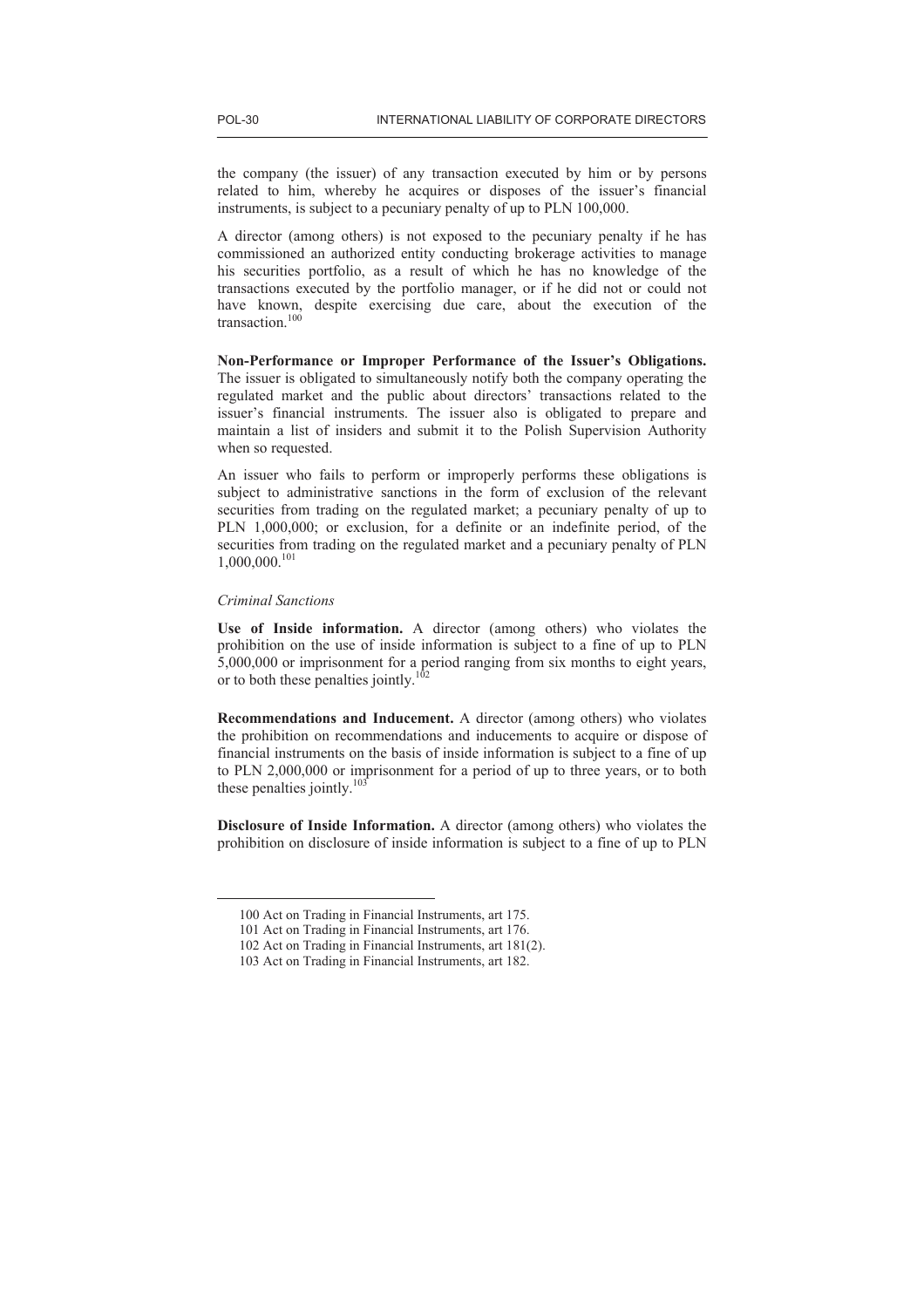2,000,000 or imprisonment for a period of up to three years, or to both these penalties jointly.<sup>104</sup>

# **Selected Issues of Directors' Criminal Liability**

# **Abuse of Confidence**

Abuse of confidence may constitute one of the criminal offenses defined in the Penal Code. It also relates to corporate directors. Directors who have caused the direct threat of the significant detriment to the company's assets by abuse of their powers or failure in their duties shall be subject to a penalty of imprisonment of up to three years. The criminal action related to this offence may be brought to the court only on a private charge by the aggrieved party. Furthermore, the court may order a ban on the holding of a specific position or practice of a specific profession by a director who committed this criminal offense.<sup>105</sup> Directors who have caused significant detriment to the company's assets by abuse of their powers or failure in the performance of their duties bear criminal liability.<sup>106</sup> Significant detriment to the company's assets means a loss in an amount exceeding PLN 200,000. The offender is subject to a penalty of imprisonment for a period of three months to five years. Furthermore, the court may impose a fine and order a ban on the offender holding a specific position or practicing a specific profession.<sup>107</sup>

An offender who has committed this offense for personal financial gain is subject to imprisonment for a period of six months to eight years. Moreover, if the offender has caused great harm to the company (currently defined as damage amounting to more than PLN 1,000,000), he is subject to imprisonment for a period of one year to 10 years. A person who has been sentenced under a final and non-appealable judgment for any offenses related to abuse of confidence may not serve as a corporate director.<sup>10</sup>

## **Fraudulent Transactions**

A director will bear criminal liability if he demands or accepts financial or personal gains (or the promise of such gains) as consideration for abuse of his powers or failure to perform his duties, when these actions may have a detrimental effect on the company's assets or if these actions constitute an act of unfair competition or an unacceptable preferential act for the benefit of the purchaser or recipient of goods or services.<sup>109</sup>

<sup>104</sup> Act on Trading in Financial Instruments, art 180.

<sup>105</sup> Criminal Code, art 41.

<sup>106</sup> Criminal Code, art 296(1).

<sup>107</sup> Criminal Code, art 41.

<sup>108</sup> Criminal Code, art 18(2).

<sup>109</sup> Criminal Code, art 296a(1).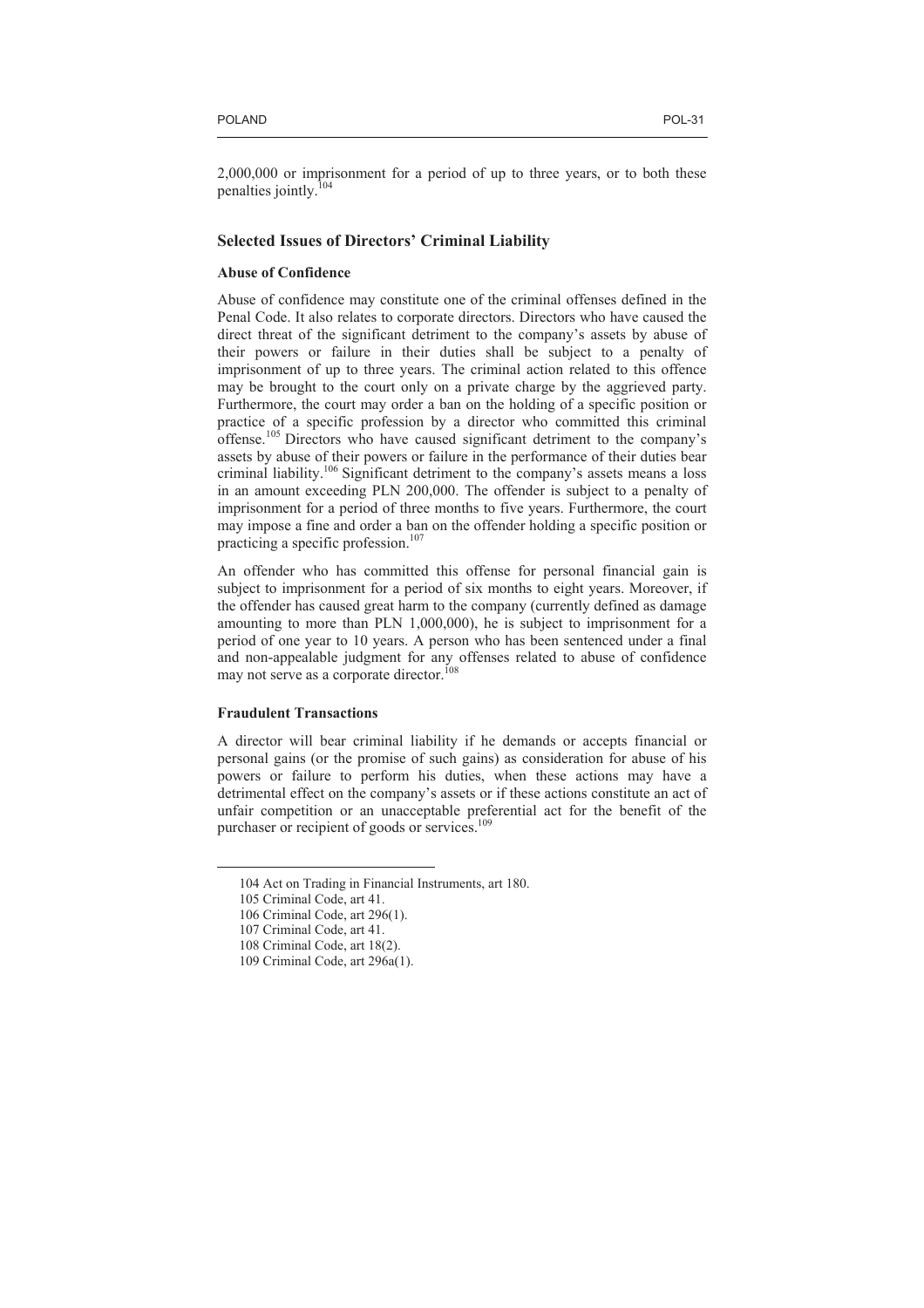The offender is subject to imprisonment for a period of three months to five years. Moreover, the court may impose a fine and order a ban on the offender holding a specific position or practicing a specific profession. If the offender causes significant harm to the company's assets (amounting to more than PLN 200,000), he is subject to imprisonment for a period of six months to eight years.<sup>110</sup> A person who has been sentenced under a final and non-appealable judgment for these criminal offenses may not serve as a corporate director, among other corporate positions.<sup>111</sup>

# **Actions to the Creditors' Detriment**

The Commercial Companies Code and the Criminal Code sanction those actions of a director that are to the creditors' detriment, including those in relation to the company's bankruptcy.

An inside director who fails to file for bankruptcy of the company is subject to a fine, a penalty of restriction of liberty, or imprisonment for a period of up to one year.<sup>112</sup> Furthermore, the bankruptcy court may rule on the deprivation, for a period of three to 10 years, of the right to conduct a business activity on the offender's own account and to hold a position as a corporate director (among other corporate positions).<sup>113</sup>

The Criminal Code sanctions several kinds of directors' actions to the detriment of the company's creditors'. These actions include, but are not limited to, reckless conduct contributing to the company's bankruptcy or insolvency,<sup>114</sup> fraudulent transfer of assets to a newly established company, <sup>115</sup> privileged treatment of some creditors to the detriment of others,<sup>116</sup> and an insolvent debtor (such as the company) preventing or reducing the satisfaction of its creditors by, among other means, removal or concealment of and charges on the debtor's assets.

These criminal offenses are penalized by a fine or imprisonment. Furthermore, a person who has been sentenced under a final and non-appealable judgment for any of these offenses may not serve as a corporate director (among other corporate positions), within a period of five years from the date on which the sentence becomes final.

<sup>110</sup> Criminal Code, art 296a(4).

<sup>111</sup> Commercial Companies Code, art 18(2).

<sup>112</sup> Commercial Companies Code, art 586.

<sup>113</sup> Bankruptcy and Reorganization Law, art 373.

<sup>114</sup> Criminal Code, art 301(3).

<sup>115</sup> Criminal Code, art 303(1).

<sup>116</sup> Criminal Code, art 302(1).

<sup>117</sup> Criminal Code, art 300(1).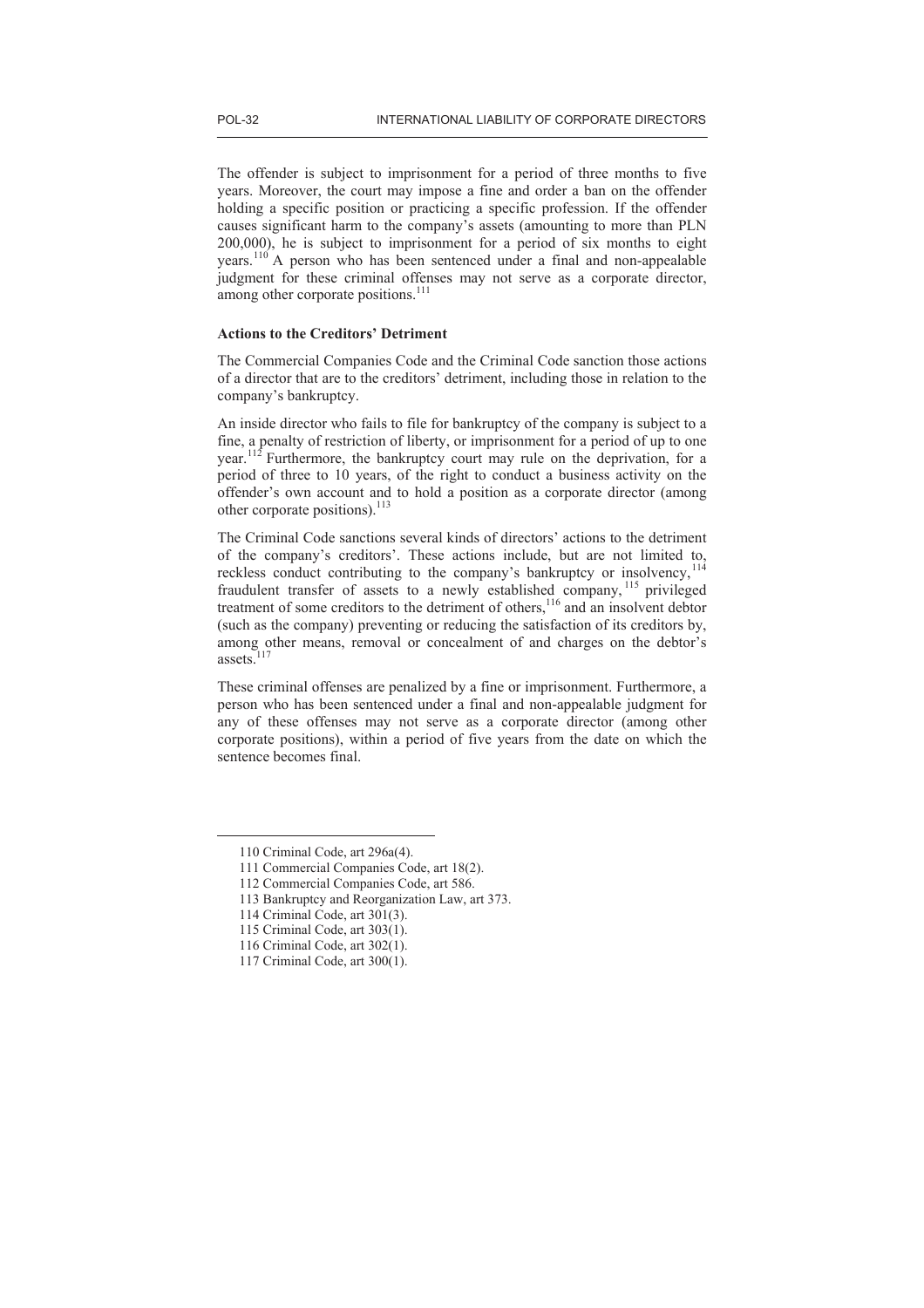#### **False Data and Deficient Corporate Reports**

# *In General*

The Commercial Companies Code, the Criminal Code, the Act on Accounting, <sup>118</sup> and legal provisions related to the capital market<sup>119</sup> sanction actions committed by the directors that consist of making false or incomplete data available to the public and/or disseminating such data concerning the company, documenting information in an unreliable manner or concealing information, as well as failure to maintain the company's records as required by law.

## *Regulation of Commercial Companies Code*

Corporate directors who make false information available to the public or submit it to the company's governing bodies, government agencies, or to an auditor, are subject to a fine, a penalty of restriction of liberty, or a penalty of imprisonment for a period of up to two years.<sup>120</sup>

# *Regulation of the Criminal Code*

The Criminal Code sanctions the acts of, among others, inside directors related to failure to maintain the required documentation or documenting unreliable or false information that has had a detrimental effect on the company's assets $^{121}$ and the dissemination of false information when trading in securities of private (unlisted) companies.<sup>122</sup>

These offenses are penalized with a fine and imprisonment. Furthermore, a person who has been sentenced under a final and non-appealable judgment for any of these offenses may not serve as a corporate director for a period of five years from the date on which the sentence becomes final.

# *Regulation of the Act on Accounting*

Pursuant to the Act on Accounting,<sup>123</sup> acts that constitute an offense include failure to maintain or improper maintenance of accounting books, infringing the provisions of this Act, including false data in the accounting books and failure to draw up or improper drawing up of the financial statements. The offender may be penalized with a fine or imprisonment for a period of up to two years, or to both these penalties jointly.

<sup>118</sup> Dz.U. 2009.152.1223

<sup>119</sup> Act on Public Offering; Act on Trading in Financial Instruments.

<sup>120</sup> Commercial Companies Code, art 587.

<sup>121</sup> Criminal Code, art 303.

<sup>122</sup> Criminal Code, art 311.

<sup>123</sup> Act on Accounting, art 77.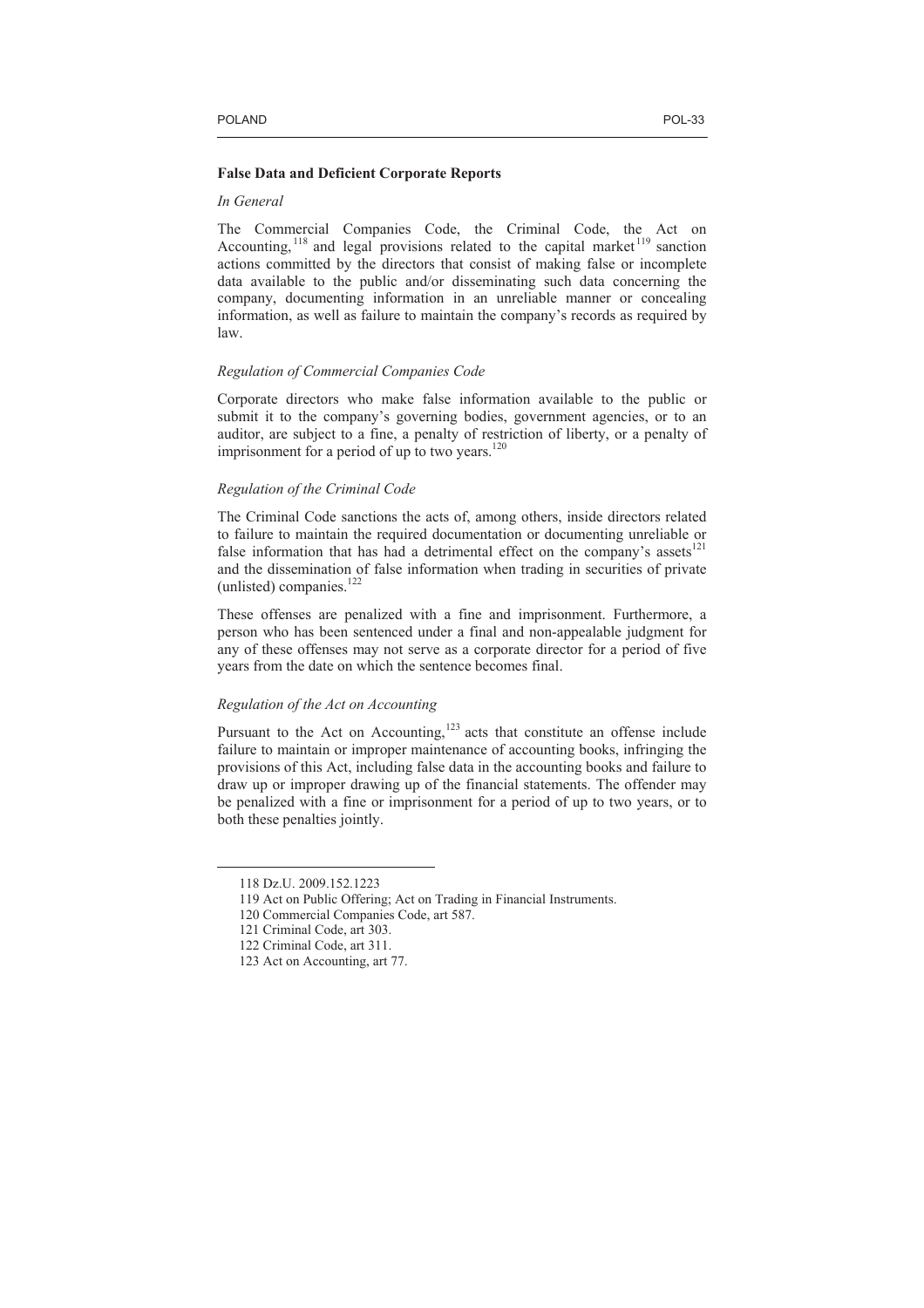# *Misinformation in Public Offering*

Under the Act on Public Offering, infringement of notification obligations relating to the public offering of securities is a wrongful act, which may constitute a criminal offense committed by, among others, corporate directors. This offense consists of making false data available to the public or conniving in the falsification of data which may essentially affect the information included in an issue prospectus or other information documents connected with a public offering or admission or seeking admission of securities or other financial instruments to trading on a regulated market, as well as inside information made available to the public that is included in current and periodic reports.<sup>124</sup>

The offender is subject to a fine of up to PLN 5,000,000 or imprisonment for a period of six months to five years, or to both these penalties jointly. The Act on Public Offering also specifies other kinds of infringement of notification obligations that constitute offenses that may give rise to corporate directors' liability.

#### **Offenses Related to the Violation of Capital Market Regulation**

# *Market Manipulation*

Market manipulation is prohibited by the Act on Trading in Financial Instruments and the provisions of the Market Abuse Directive.<sup>125</sup> Violation of this prohibition results in administrative and/or criminal liability. Under the Act on Trading in Financial Instruments, $126$  acts of manipulation which constitute criminal offenses are:

- Placing orders or executing transactions which are or may be misleading as to the actual supply of, demand for, or price of a financial instrument (with exclusions described in the Act);
- Placing orders or executing transactions which result in the price of one or more financial instruments moving to an abnormal or artificial level (with exclusions described in the Act);
- Placing orders or executing transactions with the intention to produce legal effects other than those which should actually result from a given legal transaction;
- Placing orders or executing transactions while simultaneously misleading market participants, or using the fact that the market participants are being misled about the price of a financial instrument;

<sup>124</sup> Act on Public Offering, art 100.

<sup>125</sup> Act on Trading in Financial Instruments, art 183; Market Abuse Directive.

<sup>126</sup> Act on Trading in Financial Instruments, art 183.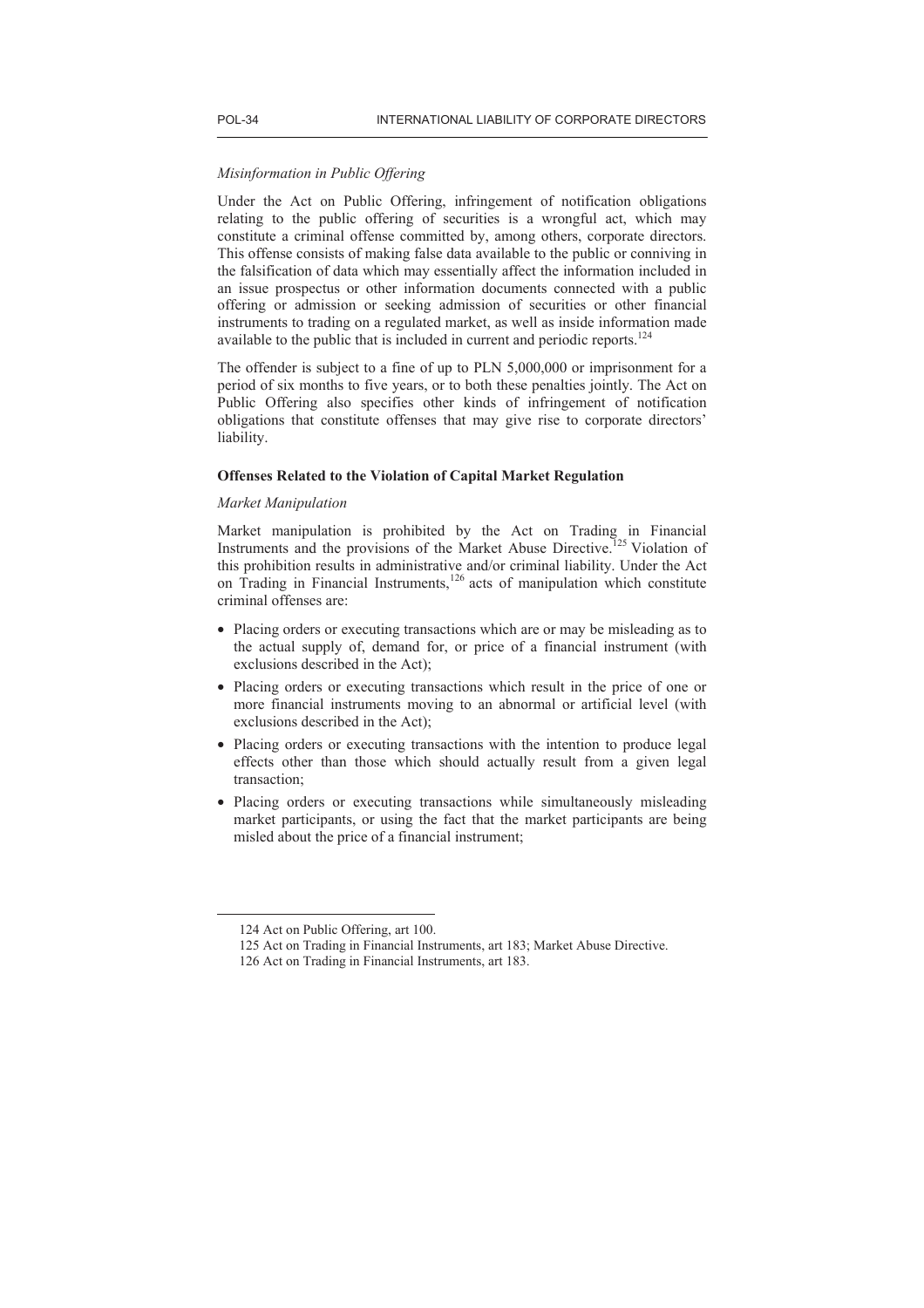- Securing control over demand for or supply of a financial instrument in breach of the principles of fair trading or in a manner resulting in a direct or indirect fixing of the purchase or selling prices of financial instruments; and
- Acquisition or disposal of financial instruments at the close of trading with the effect of misleading investors acting on the basis of closing prices.

The offender is subject to a fine of up to PLN 5,000,000 or to imprisonment for a period of three months to five years, or to both these penalties jointly. Furthermore, any person who acts jointly and in concert with other persons for the purpose of market manipulation will be subject to a fine of up to PLN 2,000,000.

## *Unlawful Offering of Securities*

The unlawful offering of securities is governed by Directive 2003/71/EC.<sup>127</sup> Under the Act on Public Offering,<sup>128</sup> public offering of securities without the statutorily required approval of the issue prospectus or the information memorandum, or making these unapproved documents available to the public or to interested investors, constitutes an offense.

Furthermore, the public offering of securities before the deadline for objection by the Polish Financial Supervision Authority as to the notification of the offer documents, including the information memorandum, or despite an objection by the Authority, constitutes an offense.<sup>129</sup> Any person, including corporate directors, may be liable for this offense and will be subject to a fine of up to PLN 1,000,000 or imprisonment for a period of up to two years, or to both these penalties jointly. In the case of a less serious offense, the offender will be subject to a fine of up to PLN 250,000.

# **Conclusion**

 $\overline{a}$ 

Corporate directors bear a far-reaching civil liability to the company. Furthermore, they bear, in some situations, civil or tax liability for the company's obligations to third parties.<sup>130</sup> Corporate directors also are subject to criminal liability for acting to the detriment of the company and in violation of certain rules.

<sup>127</sup> Directive 2003/71/EC of 4 November 2003 on the prospectus to be published when securities are offered to the public or admitted to trading and amending Directive 2001/34/EC.

<sup>128</sup> Act on Public Offering, art 99.

<sup>129</sup> According to Directive 2003/71/EC.

<sup>130</sup> Discussed in 'Directors' Civil Liability' and 'Inside Directors' Liability for the Company's Tax Obligations' respectively.